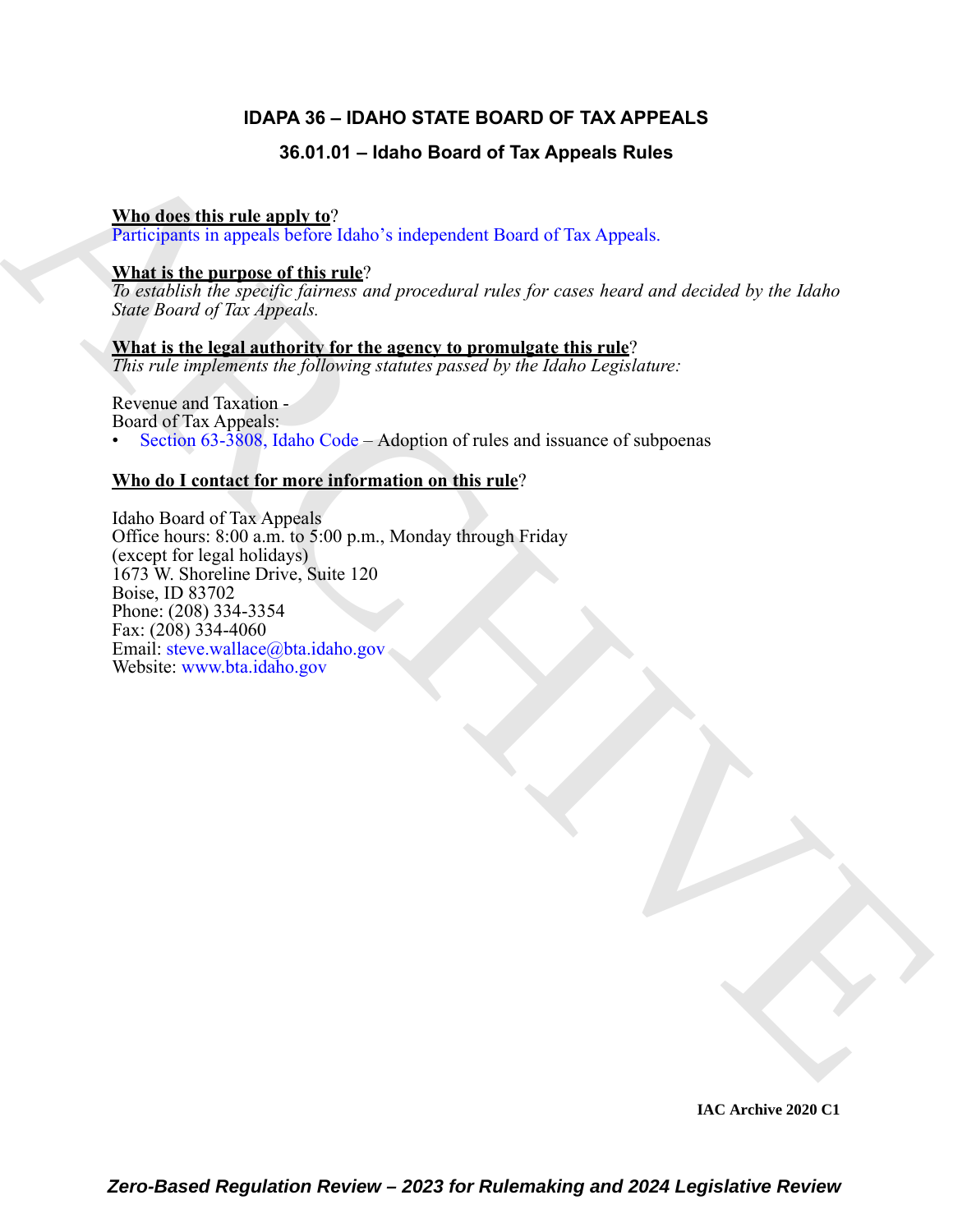# **Table of Contents**

# **IDAPA 36 - IDAHO STATE BOARD OF TAX APPEALS** 36.01.01 - Idaho Board of Tax Appeals Rules

| 063. Amendments To Pleadings -- Withdrawal Of Pleadings (Rule 63). 9 |  |
|----------------------------------------------------------------------|--|
|                                                                      |  |
|                                                                      |  |
|                                                                      |  |
|                                                                      |  |
|                                                                      |  |
|                                                                      |  |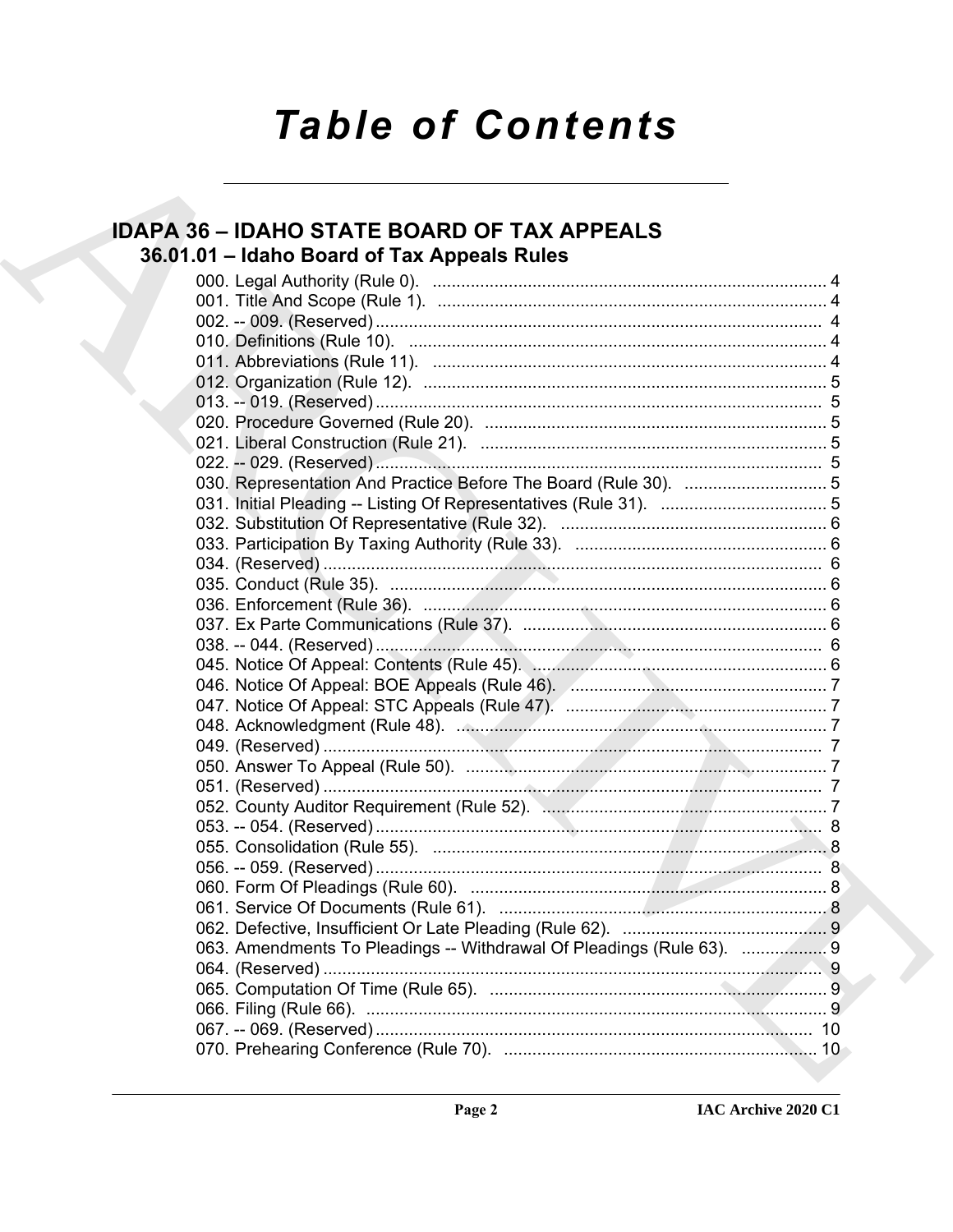# Table of Contents (cont'd)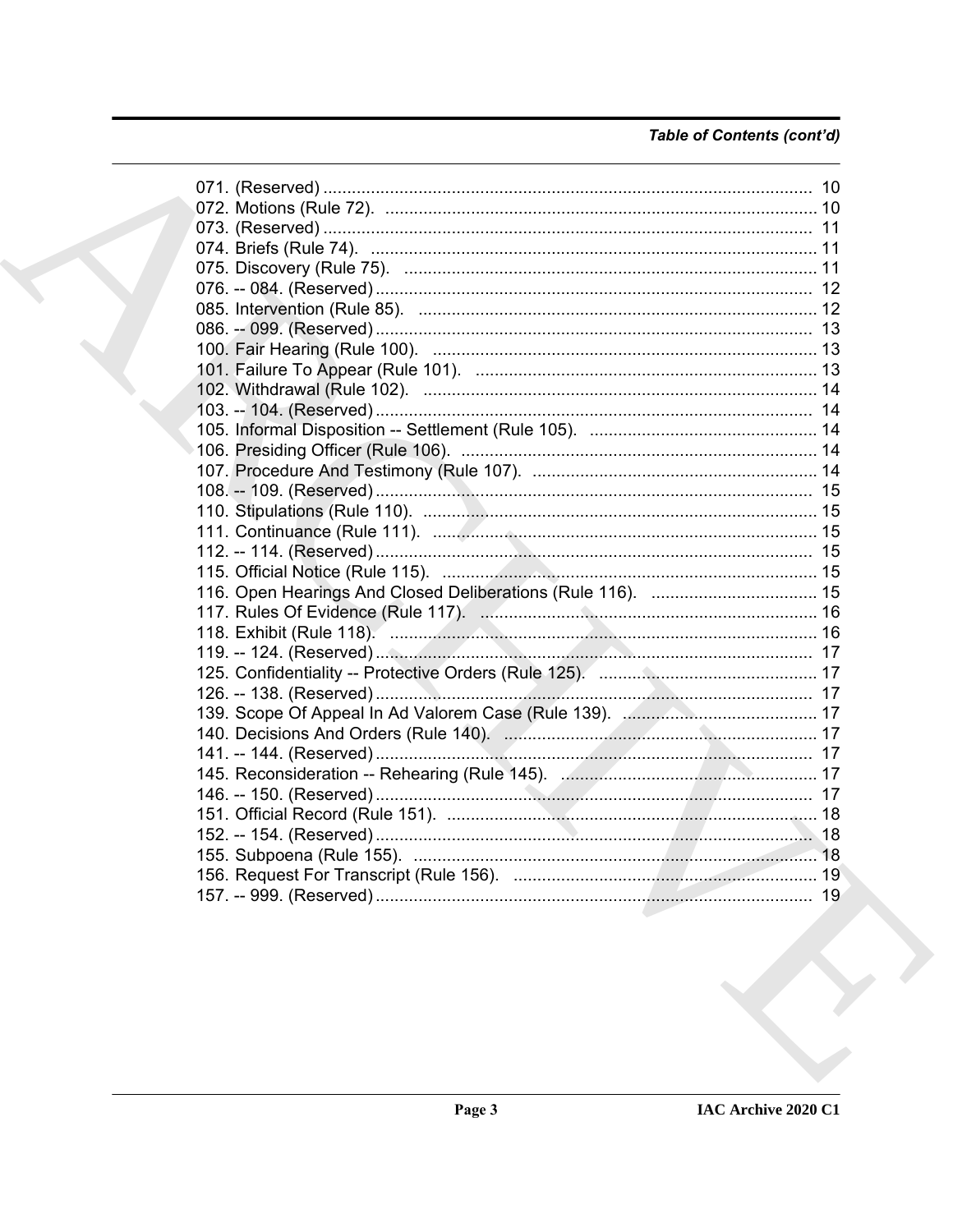# **IDAPA 36 – IDAHO STATE BOARD OF TAX APPEALS**

#### **36.01.01 – IDAHO BOARD OF TAX APPEALS RULES**

#### <span id="page-3-25"></span><span id="page-3-24"></span><span id="page-3-3"></span><span id="page-3-2"></span><span id="page-3-1"></span><span id="page-3-0"></span>**000. LEGAL AUTHORITY (RULE 0).**

| 000.                        | LEGAL AUTHORITY (RULE 0).<br>These rules are promulgated in accordance with Section 63-3808, Idaho Code.                                                                                                                                                                                                              | $(3-20-20)T$ |
|-----------------------------|-----------------------------------------------------------------------------------------------------------------------------------------------------------------------------------------------------------------------------------------------------------------------------------------------------------------------|--------------|
| 001.                        | TITLE AND SCOPE (RULE 1).                                                                                                                                                                                                                                                                                             |              |
| 01.                         | Title. These rules are titled IDAPA 36.01.01, "Idaho Board of Tax Appeals Rules."                                                                                                                                                                                                                                     | $(3-20-20)T$ |
| 02.<br>"Board").            | Scope. These rules govern procedures before the Idaho Board of Tax Appeals (hereinafter                                                                                                                                                                                                                               | $(3-20-20)T$ |
| $002. - 009.$               | (RESERVED)                                                                                                                                                                                                                                                                                                            |              |
| 010.                        | <b>DEFINITIONS (RULE 10).</b><br>As used in this chapter:                                                                                                                                                                                                                                                             | $(3-20-20)T$ |
| 01.                         | Appellant. A party filing an appeal with the Board.                                                                                                                                                                                                                                                                   | $(3-20-20)T$ |
| 02.                         | <b>Board</b> . The Idaho Board of Tax Appeals, board members, presiding officer, or hearing officer as<br>the context may dictate whenever it occurs in this chapter.                                                                                                                                                 | $(3-20-20)T$ |
| 03.                         | Case File. The official record maintained by the Board regarding an appeal.                                                                                                                                                                                                                                           | $(3-20-20)T$ |
| 04.                         | Comparable Sales. Recently sold properties that are similar in locational and physical<br>characteristics to the property being appraised. "Recently sold property" is property with a sale date prior to the<br>effective date of valuation.                                                                         | $(3-20-20)T$ |
| 05.                         | De Novo. The Board decides questions of fact and of law based on the evidence and legal<br>arguments presented before the Board. A de novo review means the parties must present anew any previously<br>submitted evidence or argument they wish to have considered. New evidence and argument may also be presented. | $(3-20-20)T$ |
| 06.<br>present or included. | <b>Ex Parte.</b> A communication on behalf of one (1) party with the Board where the other side is not                                                                                                                                                                                                                | $(3-20-20)T$ |
| 07.                         | Parcel. Each separate property ownership as represented by the county assessment rolls.                                                                                                                                                                                                                               | $(3-20-20)T$ |
| 08.                         | Party. A person or governmental subdivision or agency authorized to appear before the Board.                                                                                                                                                                                                                          | $(3-20-20)T$ |
| 09.                         | Presiding Officer or Hearing Officer. A member of the Board or other person assigned to conduct<br>a conference or hearing for the Board.                                                                                                                                                                             | $(3-20-20)T$ |
| 10.                         | Respondent. A party answering or otherwise responding to an appeal.                                                                                                                                                                                                                                                   | $(3-20-20)T$ |
| 11.                         | Subject Property. The property under discussion.                                                                                                                                                                                                                                                                      | $(3-20-20)T$ |
| 12.                         | Substantive Issue. An issue where a right, interest or privilege of any party is involved that may be<br>prejudiced as opposed to minor or mere procedural matter.                                                                                                                                                    | $(3-20-20)T$ |
| 011.                        | <b>ABBREVIATIONS (RULE 11).</b>                                                                                                                                                                                                                                                                                       |              |
| 01.                         | BTA. Idaho Board of Tax Appeals.                                                                                                                                                                                                                                                                                      | $(3-20-20)T$ |
| 02.                         | <b>BOE</b> . County Board of Equalization.                                                                                                                                                                                                                                                                            | $(3-20-20)T$ |
| 03.                         | STC. Idaho State Tax Commission.                                                                                                                                                                                                                                                                                      | $(3-20-20)T$ |

#### <span id="page-3-16"></span><span id="page-3-15"></span><span id="page-3-14"></span><span id="page-3-13"></span><span id="page-3-12"></span><span id="page-3-11"></span><span id="page-3-5"></span><span id="page-3-4"></span>**010. DEFINITIONS (RULE 10).**

<span id="page-3-23"></span><span id="page-3-22"></span><span id="page-3-21"></span><span id="page-3-20"></span><span id="page-3-19"></span><span id="page-3-18"></span><span id="page-3-17"></span>

| <b>Respondent.</b> A party answering or otherwise responding to an appeal. |  | $(3-20-20)T$ |
|----------------------------------------------------------------------------|--|--------------|
|                                                                            |  |              |

# <span id="page-3-10"></span><span id="page-3-9"></span><span id="page-3-8"></span><span id="page-3-7"></span><span id="page-3-6"></span>**01. BTA**. Idaho Board of Tax Appeals. (3-20-20)T **02. BOE**. County Board of Equalization. (3-20-20)T **03.** STC. Idaho State Tax Commission. (3-20-20)T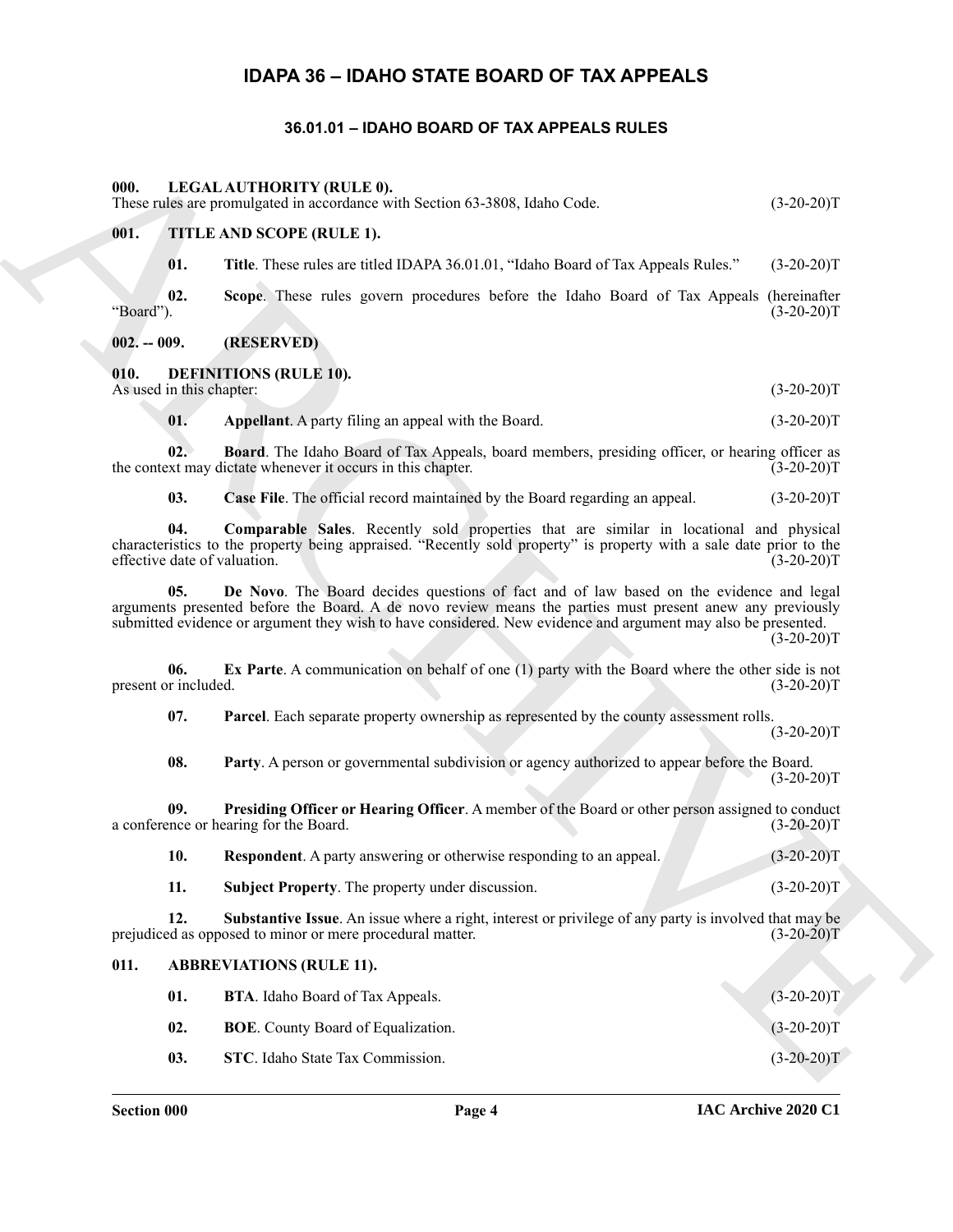#### <span id="page-4-9"></span><span id="page-4-0"></span>**012. ORGANIZATION (RULE 12).**

The Chairman of the Board serves as the administrative officer. (3-20-20)T

<span id="page-4-10"></span>**01. Election**. The Chairman will be elected annually by the board members in consideration of experience with the Board and the member's availability to serve and support the Board's administrative duties.

 $(3-20-20)T$ 

<span id="page-4-11"></span>**02. Power**. The Chairman will oversee the issuance of acknowledgment letters and notices, and is authorized to perform all other procedural duties such as issuing orders on nonsubstantive rulings without a formal meeting of the Board. (3-20-20)T

#### <span id="page-4-1"></span>**013. -- 019. (RESERVED)**

#### <span id="page-4-12"></span><span id="page-4-2"></span>**020. PROCEDURE GOVERNED (RULE 20).**

<span id="page-4-13"></span>**01. Procedure**. These rules govern all practice and procedure before the Board. Except as provided in Rules 800 through 860, these rules are affirmatively promulgated to supersede IDAPA 04.11.01, et seq., "Idaho Rules of Administrative Procedure of the Attorney General". (3-20-20)T

<span id="page-4-14"></span>**02. Purpose**. The purpose for the establishment of the Idaho Board of Tax Appeals is to provide a fully independent, fair, and less expensive opportunity for taxpayers and other parties to appeal from most tax related decisions of county boards of equalization and the State Tax Commission. (3-20-20)T decisions of county boards of equalization and the State Tax Commission.

#### <span id="page-4-8"></span><span id="page-4-3"></span>**021. LIBERAL CONSTRUCTION (RULE 21).**

These rules will be liberally construed to secure just, speedy, and economical determination of all issues presented to the Board. (3-20-20) the Board. (3-20-20)T

#### <span id="page-4-4"></span>**022. -- 029. (RESERVED)**

#### <span id="page-4-15"></span><span id="page-4-5"></span>**030. REPRESENTATION AND PRACTICE BEFORE THE BOARD (RULE 30).**

To the extent authorized by law the right to appear and practice before the Board is limited as follows: (3-20-20)T

<span id="page-4-19"></span>**01.** Natural Persons. A natural person may represent himself or herself or be represented by an  $(3-20-20)T$ attorney. (3-20-20)T

<span id="page-4-17"></span>**02. Corporations**. Duly authorized directors or officers of corporations representing the corporations for which they are, respectively, directors or officers; (3-20-20)T

<span id="page-4-18"></span>**03.** Limited Liability Company (LLC). A duly authorized member, or a manager of a manager-<br>LLC, representing the LLC for which they are, respectively, a member or manager: (3-20-20) managed LLC, representing the LLC for which they are, respectively, a member or manager;

<span id="page-4-20"></span>**04. Partnerships, Joint Ventures and Trusts**. Duly authorized partners, joint venturers, or trustees representing their respective partnerships, joint ventures or trusts;

<span id="page-4-16"></span>**05. Authorized Attorneys**. Attorneys duly authorized and qualified to practice in the courts of the state of Idaho; (3-20-20)T

<span id="page-4-21"></span>**06.** Public Officers. Public officers or designated representatives when representing the governmental (3-20-20)T agency;  $(3-20-20)T$ 

#### <span id="page-4-7"></span><span id="page-4-6"></span>**031. INITIAL PLEADING -- LISTING OF REPRESENTATIVES (RULE 31).**

**Hobro Board of Tax Appeals**<br>
11. ORIGINALTED.<br>
13. ORIGINALTED.<br>
13. ORIGINALTED.<br>
13. ORIGINALTED.<br>
13. ORIGINALTED.<br>
13. ORIGINALTED.<br>
13. ORIGINALTED.<br>
13. **CARCHIVE START CONTINUES** (ACTIVE TO THE CHART CONTINUES) we The initial pleading of each party must name the party's qualified representative for service of documents and include the representative's address for receiving documents. Service of documents on the named representative is valid service upon the party. If no person is explicitly named as representative, the person signing the initial pleading will<br>be considered the representative. (3-20-20)T be considered the representative.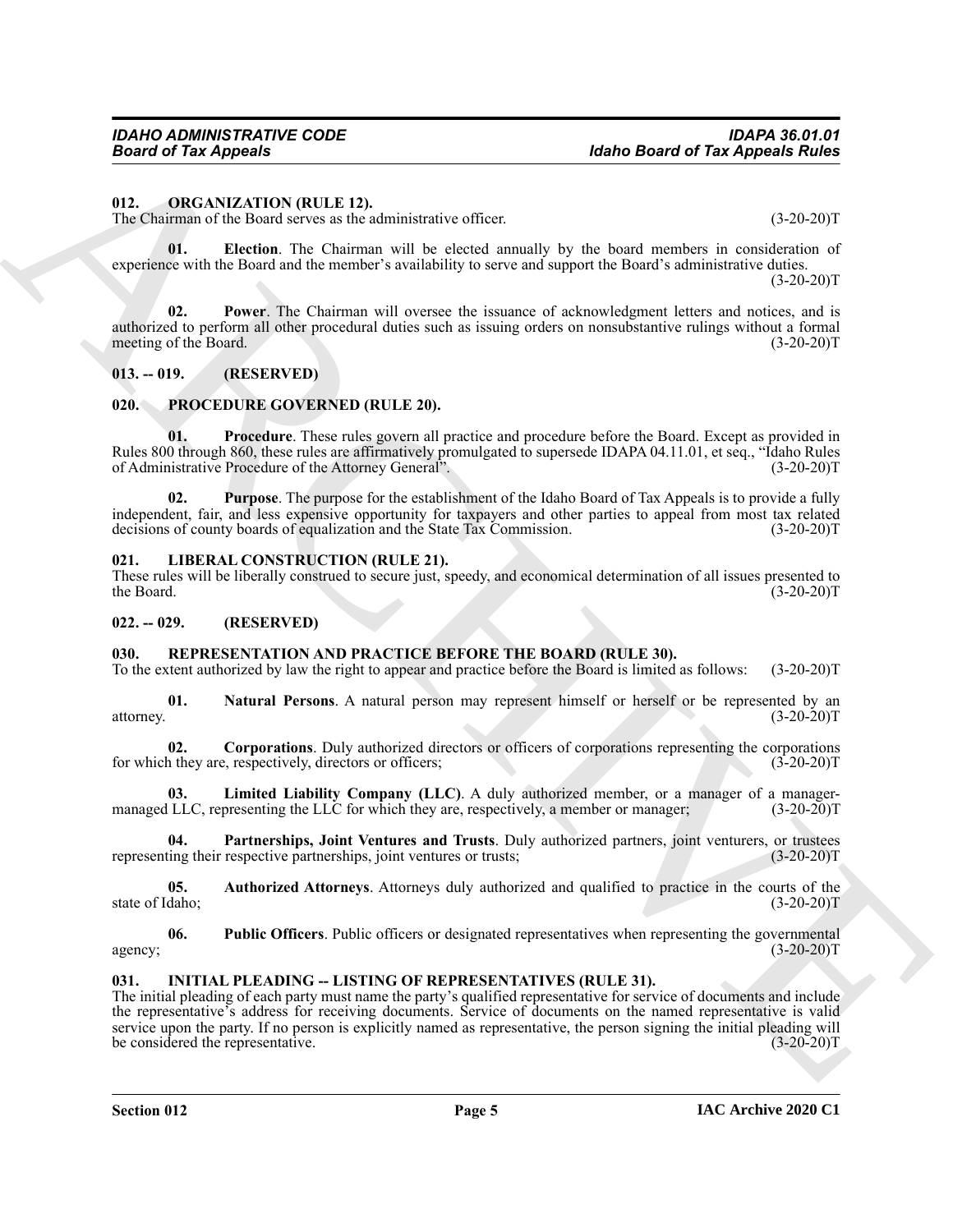#### *IDAHO ADMINISTRATIVE CODE IDAPA 36.01.01 Board of Tax Appeals Idaho Board of Tax Appeals Rules*

#### <span id="page-5-18"></span><span id="page-5-0"></span>**032. SUBSTITUTION OF REPRESENTATIVE (RULE 32).**

A party's representative may be changed by notice to the Board and to all other parties when the proceedings are not unreasonably delayed. The presiding officer may permit substitution of a representative at hearing. (3-20-20)T

#### <span id="page-5-17"></span><span id="page-5-1"></span>**033. PARTICIPATION BY TAXING AUTHORITY (RULE 33).**

In proceedings where a taxing authority may participate, or in any instance where a report or recommendation of the taxing authority may be considered in reaching a decision, at the timely request of a party or upon the Board's motion, an informed representative of the taxing authority shall appear at hearing and be available for examination. When such a representative is summoned, the taxing authority may further participate in the hearing as a party.

 $(3-20-20)T$ 

#### <span id="page-5-2"></span>**034. (RESERVED)**

#### <span id="page-5-8"></span><span id="page-5-3"></span>**035. CONDUCT (RULE 35).**

A party, representative or witness shall conduct themselves in all Board proceedings in an ethical, respectful, and courteous manner.

#### <span id="page-5-9"></span><span id="page-5-4"></span>**036. ENFORCEMENT (RULE 36).**

**Example 2013**<br> **Example 2013**<br> **Example 2013**<br> **ARCHIVE ARCHIVES CONTEXT (RULL 32).**<br>
ARCHIVES CONTEXT IN CONTEXT ARTIVE (RULL 32).<br>
ARCHIVES CONTEXT IN CONTEXT AND RESIDENCE INTO A CONTEXT AND CONTEXT AND CONTEXT AND CO The Board and each party to an appeal are responsible for the efficient, just, and speedy conduct of the formal hearing and other proceedings before the Board. Board members or the assigned hearing officer may impose sanctions on a party for delays, the failure to comply with a subpoena or discovery order, for discovery procedure abuses, and for any other matter regarding conduct of the appeal. Board sanctions include, but are not limited to, dismissal of an appeal or the granting of default judgment. (3-20-20) appeal or the granting of default judgment.

#### <span id="page-5-10"></span><span id="page-5-5"></span>**037. EX PARTE COMMUNICATIONS (RULE 37).**

<span id="page-5-12"></span>**01. Prohibited Ex Parte**. Unless permitted by law, the Board shall not communicate regarding any substantive issue with any party, except upon notice and opportunity for all parties to participate in the communication. (3-20-20)T communication.

<span id="page-5-11"></span>**02.** Permitted Ex Parte. The Board may communicate ex parte with a party concerning a procedural istrative matter. (3-20-20) or administrative matter.

#### <span id="page-5-6"></span>**038. -- 044. (RESERVED)**

#### <span id="page-5-13"></span><span id="page-5-7"></span>**045. NOTICE OF APPEAL: CONTENTS (RULE 45).**

**01. Basic Contents**. An appeal must be in writing and contain clear and concise statements of the matters that lay foundation for the relief claim that may be granted by the Board. (3-20-20)T

<span id="page-5-16"></span><span id="page-5-14"></span>

| 02. | Additional Contents. The appeal shall further contain: |  | $(3-20-20)T$ |
|-----|--------------------------------------------------------|--|--------------|
|-----|--------------------------------------------------------|--|--------------|

**a.** Appellant's full name, mailing address and telephone number; (3-20-20)T

**b.** The tax year(s) associated with the appeal; and (3-20-20)T

**c.** A signed statement by a natural person/appellant or by a qualified representative that the notice of appeal contents are correct. (3-20-20)T

**03.** Appeal Filed by an Attorney or Representative. An appeal filed by a qualified representative shall contain: (3-20-20) shall contain: (3-20-20)T

<span id="page-5-15"></span>**a.** The representative's name, official title, mailing and street addresses, telephone number; and  $(3-20-20)T$ 

**b.** If the representative is an attorney, the Idaho State Bar License number. (3-20-20)T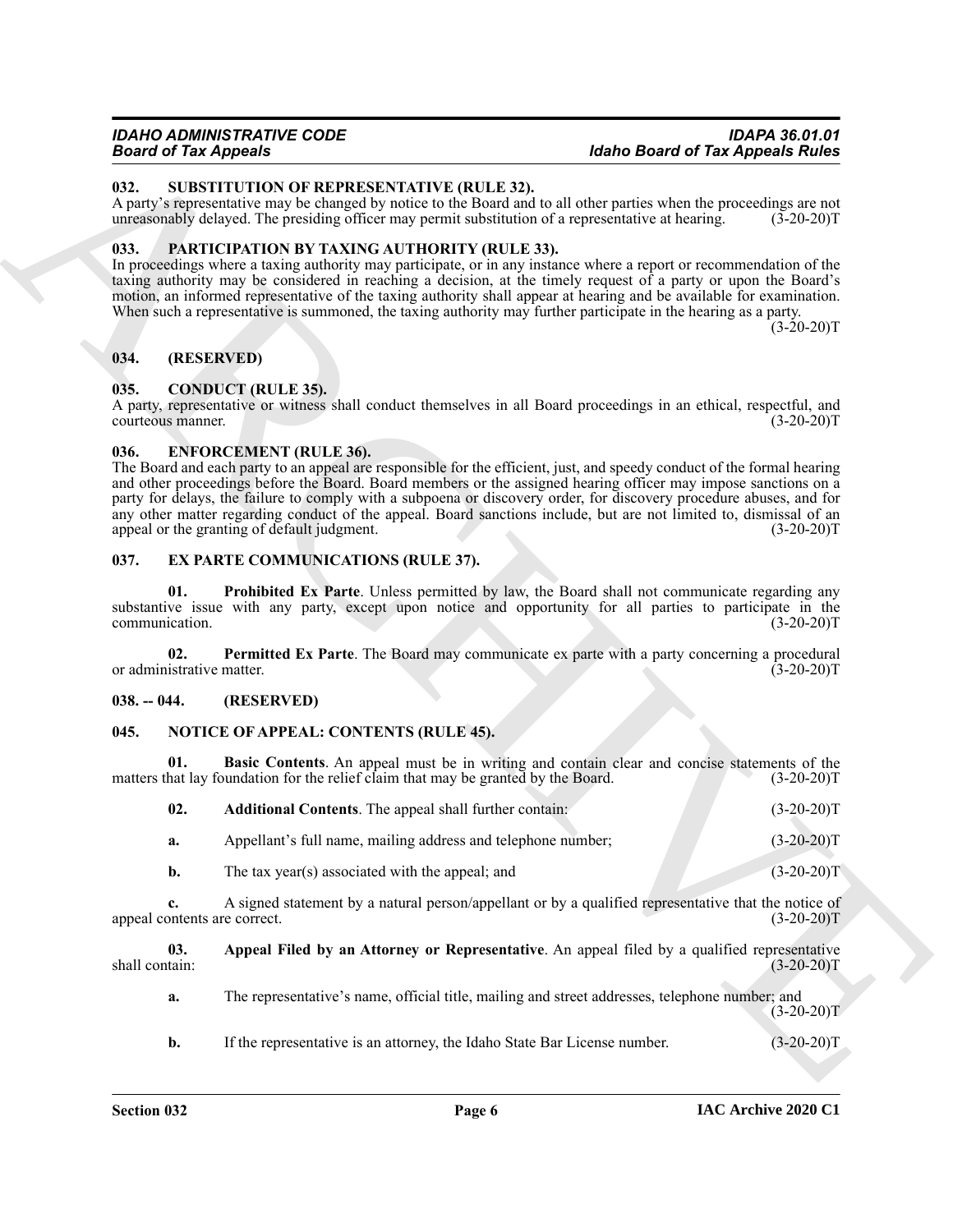<span id="page-6-16"></span>**04.** Change in Address or Phone Number. A party or representative must provide written notice to d and other parties of any change in contact information. (3-20-20) the Board and other parties of any change in contact information.

#### <span id="page-6-15"></span><span id="page-6-12"></span><span id="page-6-0"></span>**046. NOTICE OF APPEAL: BOE APPEALS (RULE 46).**

**01. Separate Notice**. Each parcel assessment appealed must use a separate Board Appeal Form or separate notice of appeal.

**02. BOE Appeal**. An appeal brought under Section 63-511, Idaho Code, the notice of appeal shall  $(3-20-20)$ T

<span id="page-6-13"></span>**a.** A legal description of the property relating to the appeal; (3-20-20)T

**b.** A copy of the county board of equalization's final decision, and when available, the decision's postmarked mailing envelope or any accompanying certificate of service; (3-20-20)T

**Holon Grand of Tar Approximation Controlled Mathematics and Tar Approximation and the system of Tar Approximation and the Controlled Mathematics and the Controlled Mathematics and the Controlled Mathematics and the Contr c.** For a valuation appeal, a clear declaration of the alleged market value for the subject property. For a property tax exemption claim, the Idaho Code section(s) associated with the claim and a summary of the factual basis supporting why exempt status should be granted or denied; and (3-20-20)T

<span id="page-6-14"></span>**d.** A copy of the final tax assessment notice for the assessment appealed.  $(3-20-20)T$ 

**03. Filing Place**. A BOE appeal must be filed with the county auditor in the county in which the property assessment originated. (3-20-20)T

#### <span id="page-6-17"></span><span id="page-6-1"></span>**047. NOTICE OF APPEAL: STC APPEALS (RULE 47).**

An appeal brought under Section 63-3049 or 63-707, Idaho Code, shall contain: (3-20-20)T

<span id="page-6-19"></span>**01. Attachment**. A copy of the written decision being appealed;  $(3-20-20)T$ 

<span id="page-6-21"></span><span id="page-6-20"></span><span id="page-6-18"></span>**02. Objections**. A list of objections to the STC's decision and the basis for said objections; (3-20-20)T

**03.** Amount in Dispute. A statement of the amount in dispute for each applicable tax year or period;<br>(3-20-20)T and  $(3-20-20)T$ 

**04. Security Deposit**. When applicable, proof of compliance with the deposit requirements in Section 63-3049(b), Idaho Code, in the form of a receipt or documented acknowledgment from the STC.

#### <span id="page-6-7"></span><span id="page-6-2"></span>**048. ACKNOWLEDGMENT (RULE 48).**

<span id="page-6-8"></span>**01. Acknowledgment Letter**. An acknowledgment letter will be mailed within fourteen (14) days of the receipt of an appeal in the Board's office. The Board may acknowledge multiple appeals by the same party with a single letter. Such acknowledgment does not constitute a formal consolidation of the appeals. (3-20-20)T single letter. Such acknowledgment does not constitute a formal consolidation of the appeals.

<span id="page-6-9"></span>**02. Defective Appeal**. If an appeal is found to be materially defective, untimely, or not substantially in ince with the requirements of this chapter the Board may dismiss such appeal.  $(3-20-20)$ compliance with the requirements of this chapter the Board may dismiss such appeal.

#### <span id="page-6-3"></span>**049. (RESERVED)**

#### <span id="page-6-10"></span><span id="page-6-4"></span>**050. ANSWER TO APPEAL (RULE 50).**

A respondent or intervenor may file with the Board an answer to a notice of appeal. The answer shall be filed at least fifteen (15) days prior to hearing. (3-20-20)T

#### <span id="page-6-5"></span>**051. (RESERVED)**

#### <span id="page-6-11"></span><span id="page-6-6"></span>**052. COUNTY AUDITOR REQUIREMENT (RULE 52).**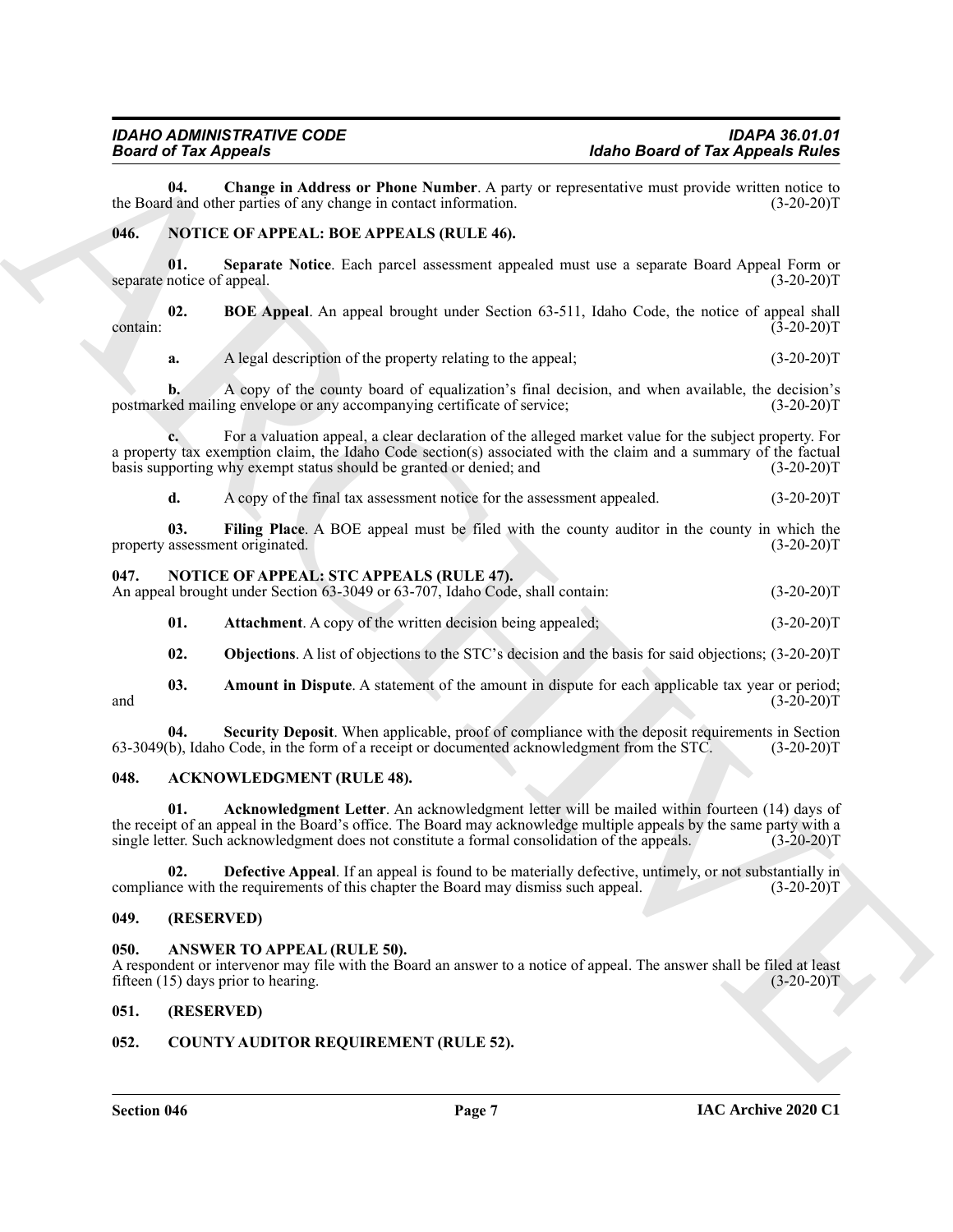**Example of Tar Approach Counter the Contrast Contrast Contrast Counter and Counter the Counter of Tar Approximation and Counter the Counter of Tar Approximation of the Counter of the Counter of the Counter of Tar Apple 2 01. Contents**. Upon receiving a notice of appeal to the Board under Section 63-511, Idaho Code, the uditor shall transmit to the Board: (3-20-20) county auditor shall transmit to the Board: **a.** A copy of the notice of appeal including the date of receipt, and if received by mail, a copy of the mailing envelope; (3-20-20)T **b.** The exhibits or other evidence considered by the BOE; (3-20-20)T **c.** A copy of the initial appeal to the BOE; (3-20-20)T

<span id="page-7-6"></span>**d.** A copy of any decision made or action taken by the BOE together with the mailing date of the notice of decision or other proof of service; (3-20-20)T

**e.** A copy of the certified minutes for related BOE proceedings, or a verbatim record provided on its own distinct storage device; and (3-20-20)T

**f.** When applicable, a certificate that the BOE failed to act on the appeal in the time required.  $(3-20-20)T$ 

- <span id="page-7-7"></span>**02. Minutes**. The minutes should include at a minimum:  $(3-20-20)T$
- **a.** The full name of persons appearing before the BOE in the appeal; (3-20-20)T
- **b.** Clear identification of the parcel number associated with the assessment appealed; and  $(3-20-20)T$

**c.** The decision made by the BOE specifying the value determined or exempt status decided for each  $p$ arcel. (3-20-20)T

#### <span id="page-7-0"></span>**053. -- 054. (RESERVED)**

#### <span id="page-7-5"></span><span id="page-7-1"></span>**055. CONSOLIDATION (RULE 55).**

Whenever two (2) or more ad valorem cases from the same county or different counties involve the same or substantially similar issues and the same or similar property, or where the same or similar issues exist in other tax type cases, the Board may issue a written or verbal order consolidating the cases. There shall be no consolidation of cases where the rights of any party would be prejudiced. Parties may also request a consolidation. Prior to issuing a consolidation order, the Board will consider whether the parcels are contiguous, any response given to a consolidation request, and any other matters deemed appropriate in judging whether consolidation would likely be beneficial. (3-20-20)T

#### <span id="page-7-2"></span>**056. -- 059. (RESERVED)**

#### <span id="page-7-8"></span><span id="page-7-3"></span>**060. FORM OF PLEADINGS (RULE 60).**

**01.** Form. Pleadings, except those filed on Board forms, submitted by a party and intended to be part cord should be double-spaced:  $(3-20-20)T$ of the record should be double-spaced:

<span id="page-7-9"></span>**a.** State the title of the pleading and the appeal number at the top of the cover page; (3-20-20)T

**b.** Include the name, mailing and street address, and if available, the telephone and FAX number of on filing the document; and  $(3-20-20)$ T the person filing the document; and

<span id="page-7-11"></span><span id="page-7-10"></span>**c.** Be signed by a qualified representative. (3-20-20)T

#### <span id="page-7-4"></span>**061. SERVICE OF DOCUMENTS (RULE 61).**

**Service**. A notice, motion, brief, or other document submitted to the Board will be served upon all other parties' representatives of record. Service by regular mail is adequate service. A Board notice, order, or final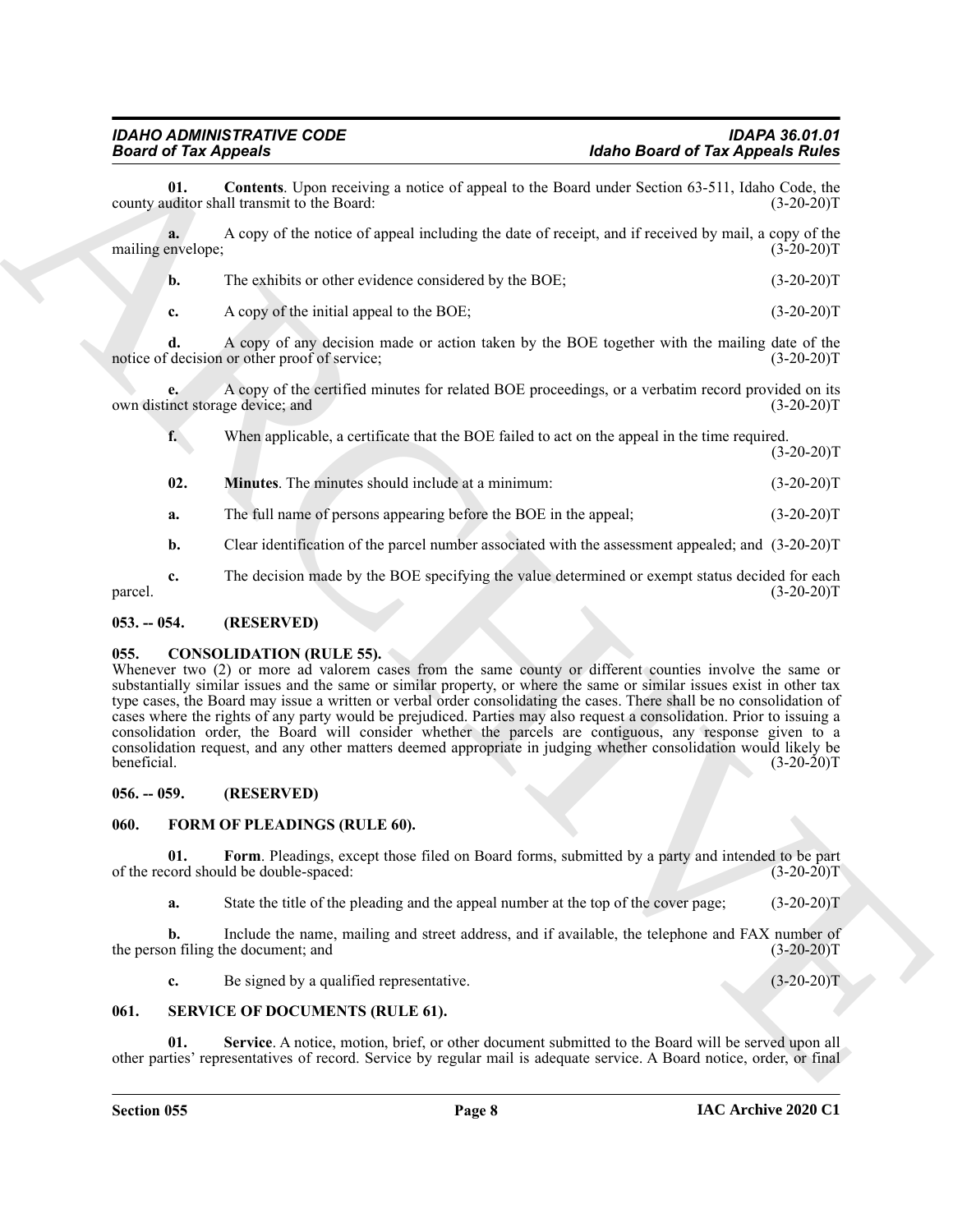<span id="page-8-12"></span>

| <b>Board of Tax Appeals</b>       |                                                                                                                                               |                                                                                                                                                                                                                                                                                                                                                                                                                                          |
|-----------------------------------|-----------------------------------------------------------------------------------------------------------------------------------------------|------------------------------------------------------------------------------------------------------------------------------------------------------------------------------------------------------------------------------------------------------------------------------------------------------------------------------------------------------------------------------------------------------------------------------------------|
| are not parties.                  |                                                                                                                                               | decision is served upon a party's representative of record. The Board may direct documents be served on persons who<br>$(3-20-20)T$                                                                                                                                                                                                                                                                                                      |
| 02.                               | service. The following is an example:                                                                                                         | Proof of Service. Every document filed with the Board must be accompanied by a certificate of                                                                                                                                                                                                                                                                                                                                            |
|                                   | <b>CERTIFICATE OF SERVICE</b>                                                                                                                 |                                                                                                                                                                                                                                                                                                                                                                                                                                          |
|                                   | I HEREBY CERTIFY that on this<br>day of                                                                                                       | , 20XX I caused to be served a true copy of the<br>foregoing attached document by the method indicated below and addressed to each of the following:                                                                                                                                                                                                                                                                                     |
|                                   | (representative's name)                                                                                                                       | U.S. Mail, Postage Prepaid                                                                                                                                                                                                                                                                                                                                                                                                               |
| (mailing address)                 |                                                                                                                                               | Hand Delivered                                                                                                                                                                                                                                                                                                                                                                                                                           |
|                                   |                                                                                                                                               | Overnight Mail                                                                                                                                                                                                                                                                                                                                                                                                                           |
|                                   |                                                                                                                                               | Certified Mail                                                                                                                                                                                                                                                                                                                                                                                                                           |
| (Signature)                       |                                                                                                                                               |                                                                                                                                                                                                                                                                                                                                                                                                                                          |
|                                   | (printed name of person signing)                                                                                                              |                                                                                                                                                                                                                                                                                                                                                                                                                                          |
|                                   |                                                                                                                                               |                                                                                                                                                                                                                                                                                                                                                                                                                                          |
| 062.                              | DEFECTIVE, INSUFFICIENT OR LATE PLEADING (RULE 62).<br>A defective, insufficient, or untimely pleading may be returned, denied, or dismissed. | $(3-20-20)T$<br>$(3-20-20)T$                                                                                                                                                                                                                                                                                                                                                                                                             |
| 063.                              |                                                                                                                                               | AMENDMENTS TO PLEADINGS -- WITHDRAWAL OF PLEADINGS (RULE 63).<br>The presiding officer may allow any pleading to be amended or corrected or any omission to be supplied. Pleadings<br>will be liberally construed, and defects that do not affect substantial rights of the parties will be disregarded. A party<br>desiring to withdraw an appeal should file a notice of withdrawal and serve all parties with a copy.<br>$(3-20-20)T$ |
| 064.                              | (RESERVED)                                                                                                                                    |                                                                                                                                                                                                                                                                                                                                                                                                                                          |
| 065.                              | <b>COMPUTATION OF TIME (RULE 65).</b><br>the end of the next business day.                                                                    | In computing any period of time prescribed or allowed by these rules or by any applicable statute, the day of the act,<br>event or default from which the designated period begins to run shall not be included. The last day of the period so<br>computed shall be included in the count unless it is a weekend or legal holiday, in which event the period runs until<br>$(3-20-20)T$                                                  |
| 066.                              | FILING (RULE 66).                                                                                                                             |                                                                                                                                                                                                                                                                                                                                                                                                                                          |
| 01.<br>address or street address. |                                                                                                                                               | Document Filing Place. A document filed with the Board shall be filed at the Board's mailing<br>$(3-20-20)T$                                                                                                                                                                                                                                                                                                                             |
| 02.                               |                                                                                                                                               | <b>Number of Copies.</b> Unless otherwise indicated by the Board, one (1) copy shall be filed.<br>$(3-20-20)T$                                                                                                                                                                                                                                                                                                                           |
| 03.                               |                                                                                                                                               | Fax Filing. A filing by facsimile (fax) transmission is permitted for a notice of withdrawal or<br>settlement, and for a notice or motion requiring an immediate response by the Board. Except for a notice of<br>withdrawal, an original must be mailed to the Board and served on all other parties the same day.<br>$(3-20-20)T$                                                                                                      |

#### <span id="page-8-7"></span><span id="page-8-0"></span>**062. DEFECTIVE, INSUFFICIENT OR LATE PLEADING (RULE 62).**

#### <span id="page-8-5"></span><span id="page-8-1"></span>**063. AMENDMENTS TO PLEADINGS -- WITHDRAWAL OF PLEADINGS (RULE 63).**

#### <span id="page-8-2"></span>**064. (RESERVED)**

#### <span id="page-8-6"></span><span id="page-8-3"></span>**065. COMPUTATION OF TIME (RULE 65).**

#### <span id="page-8-11"></span><span id="page-8-10"></span><span id="page-8-9"></span><span id="page-8-8"></span><span id="page-8-4"></span>**066. FILING (RULE 66).**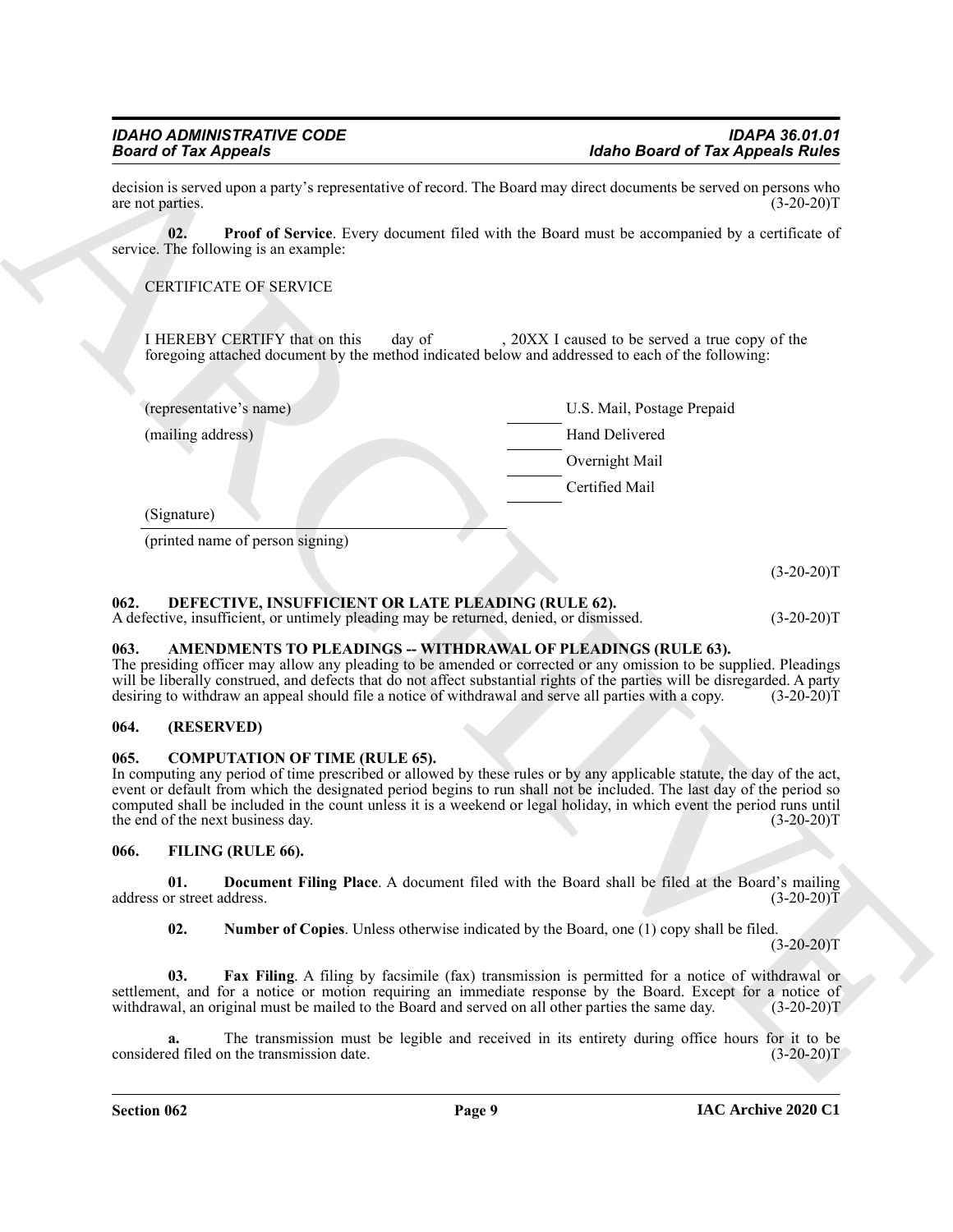#### <span id="page-9-0"></span>**067. -- 069. (RESERVED)**

#### <span id="page-9-10"></span><span id="page-9-5"></span><span id="page-9-1"></span>**070. PREHEARING CONFERENCE (RULE 70).**

| <b>Board of Tax Appeals</b> |                                                                                                                                                                                                                                                                                                                                                                                                                                                                   | <b>Idaho Board of Tax Appeals Rules</b> |
|-----------------------------|-------------------------------------------------------------------------------------------------------------------------------------------------------------------------------------------------------------------------------------------------------------------------------------------------------------------------------------------------------------------------------------------------------------------------------------------------------------------|-----------------------------------------|
| b.                          | When making a filing by fax, if another party to the case is equipped with fax facilities, the service<br>on that party should include fax service.                                                                                                                                                                                                                                                                                                               | $(3-20-20)T$                            |
| c.                          | The originating party shall assume the risk in fax filing and retain proof of filing by fax.                                                                                                                                                                                                                                                                                                                                                                      | $(3-20-20)T$                            |
| $067. - 069.$               | (RESERVED)                                                                                                                                                                                                                                                                                                                                                                                                                                                        |                                         |
| 070.                        | PREHEARING CONFERENCE (RULE 70).                                                                                                                                                                                                                                                                                                                                                                                                                                  |                                         |
| 01.                         | <b>Subject of Conference</b> . The Board may direct parties to appear before it to consider:                                                                                                                                                                                                                                                                                                                                                                      | $(3-20-20)T$                            |
| a.                          | Any and all matters that can be agreed upon.                                                                                                                                                                                                                                                                                                                                                                                                                      | $(3-20-20)T$                            |
| $\mathbf{b}$ .              | Formulating or simplifying the issues.                                                                                                                                                                                                                                                                                                                                                                                                                            | $(3-20-20)T$                            |
| c.                          | Stipulations which will avoid unnecessary proof.                                                                                                                                                                                                                                                                                                                                                                                                                  | $(3-20-20)T$                            |
| d.                          | Preliminary motions to be made prior to the hearing.                                                                                                                                                                                                                                                                                                                                                                                                              | $(3-20-20)T$                            |
|                             | Requiring respondent and appellant to furnish to each other and the Board a list of all witnesses to<br>be called by the parties at the hearing.                                                                                                                                                                                                                                                                                                                  | $(3-20-20)T$                            |
| f.                          | The limitation of the number of expert or lay witnesses and the disclosure of the identity of persons<br>having knowledge of relevant facts and who may be called as a witness.                                                                                                                                                                                                                                                                                   | $(3-20-20)T$                            |
| g.                          | The scheduling of discovery, hearings, or other time sensitive matters.                                                                                                                                                                                                                                                                                                                                                                                           | $(3-20-20)T$                            |
| h.                          | Discussing settlement.                                                                                                                                                                                                                                                                                                                                                                                                                                            | $(3-20-20)T$                            |
| i.                          | Fair hearing procedures.                                                                                                                                                                                                                                                                                                                                                                                                                                          | $(3-20-20)T$                            |
| the controversy.            | Such other matters that may expedite orderly and speedy conduct as will aid in the disposition of                                                                                                                                                                                                                                                                                                                                                                 | $(3-20-20)T$                            |
| 02.                         | Notice of Prehearing Conference. Notice of the place, date and hour of a prehearing conference<br>will be served at least fourteen (14) days before the time set for the conference, unless the presiding officer finds it<br>necessary or appropriate for the conference to be held earlier. Notices for prehearing conference contain the same<br>information as notices of hearing regarding the Board's obligations under the American with Disabilities Act. | $(3-20-20)T$                            |
| 03.                         | Failure to Appear. Failure of either party to appear at the time and place appointed by the Board<br>under Rule 70 may result in a dismissal of the appeal or the granting of said appeal.                                                                                                                                                                                                                                                                        | $(3-20-20)T$                            |
| 04.                         | Prehearing Order. The Board or its designate may prepare or require the preparation of an order<br>reciting the findings and action taken at such conference. A prehearing order will control the course of subsequent<br>proceedings unless modified by the Board for good cause.                                                                                                                                                                                | $(3-20-20)T$                            |
| 05.                         | Determination Upon Results of Conference. If, after the prehearing conference provided for in<br>Rule 70, and after appropriate notice to the parties, the Board determines that there is sufficient evidence and<br>stipulation upon which it can make a decision, it may determine the appeal without conducting a hearing. (3-20-20)T                                                                                                                          |                                         |
| 071.                        | (RESERVED)                                                                                                                                                                                                                                                                                                                                                                                                                                                        |                                         |
| 072.                        | <b>MOTIONS (RULE 72).</b>                                                                                                                                                                                                                                                                                                                                                                                                                                         |                                         |

<span id="page-9-8"></span>

| The scheduling of discovery, hearings, or other time sensitive matters. | $(3-20-20)T$ |
|-------------------------------------------------------------------------|--------------|
| Discussing settlement.                                                  | $(3-20-20)T$ |
| Fair hearing procedures.                                                | $(3-20-20)T$ |

#### <span id="page-9-9"></span><span id="page-9-7"></span><span id="page-9-6"></span><span id="page-9-2"></span>**071. (RESERVED)**

#### <span id="page-9-4"></span><span id="page-9-3"></span>**072. MOTIONS (RULE 72).**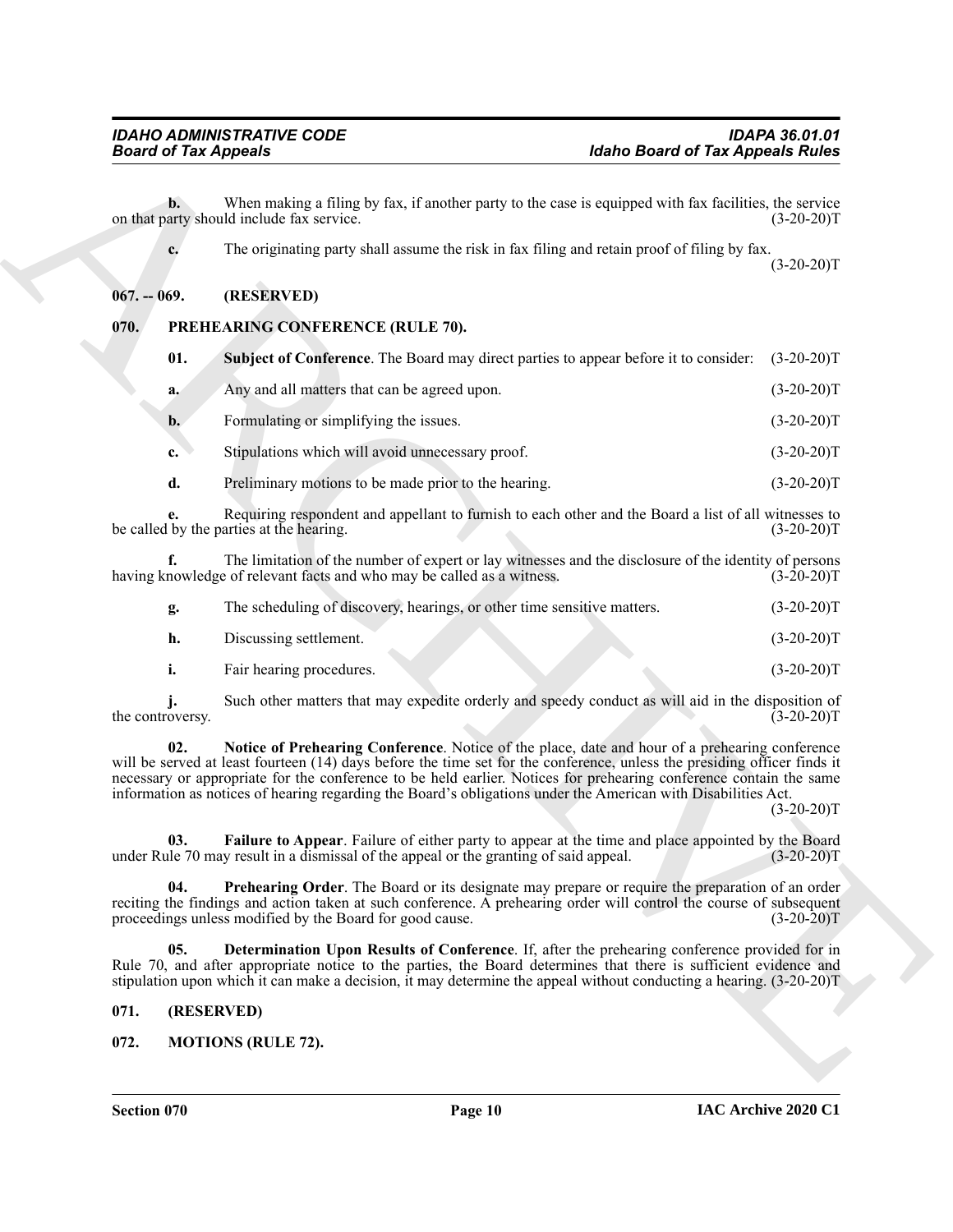|  | <b>Form and Contents.</b> A motion should: | $(3-20-20)T$ |
|--|--------------------------------------------|--------------|
|--|--------------------------------------------|--------------|

<span id="page-10-8"></span>**a.** Fully state the facts upon which it is based; (3-20-20)T

**b.** Refer to the particular provision of statute, rule, order, notice, or other controlling law upon which it is based; and  $(3-20-20)T$ 

<span id="page-10-10"></span><span id="page-10-9"></span>**c.** State the relief sought. (3-20-20)T

**02.** Oral Argument. If the moving party desires oral argument on the motion it must state so in the (3-20-20) motion. (3-20-20)T

**03. Prehearing Motions**. Unless otherwise provided in these rules, a prehearing motion must be filed at least fifteen (15) days prior to a scheduled hearing to be considered by the Board. (3-20-20)T

<span id="page-10-7"></span>**04.** Answer to Motion. An answer to a motion, or a request for additional time to respond, may be nin ten (10) days after the filing of the motion. (3-20-20) filed within ten  $(10)$  days after the filing of the motion.

#### <span id="page-10-0"></span>**073. (RESERVED)**

#### <span id="page-10-3"></span><span id="page-10-1"></span>**074. BRIEFS (RULE 74).**

The Board may order briefs from the parties prior to the hearing of the evidence or after said hearing. (3-20-20)T

#### <span id="page-10-4"></span><span id="page-10-2"></span>**075. DISCOVERY (RULE 75).**

<span id="page-10-6"></span>**01. Written Permission**. A party to a pending appeal may engage in discovery limited to a single discovery request upon the written order of the Board. The following procedures govern discovery: (3-20-20)T

**a.** The request for discovery must be filed within twenty (20) days of the mailing date of the Board's appeal acknowledgment letter. (3-20-20)T

**b.** The request should contain a statement covering the reasons the discovery is useful to the preparation of the appeal. (3-20-20)T

**c.** The request must include a complete copy of the discovery request. (3-20-20)T

**d.** Discovery must be completed at least ten (10) days prior to the scheduled hearing, unless otherwise ordered by the Board. (3-20-20)T

**e.** The Board may deny a discovery request that does not comply with the requirements of this (3-20-20) chapter. (3-20-20)T

Holeho Board of Tax Appeals 2<br>
Unit are not Control to the board of Tax Appeals 2<br>
Unit are not Control to the control times. A motive should be<br>
Recht to the performance of the control times, the extent matrix or subscri **f.** Discovery responses shall be served simultaneously on all other parties. At the same time, the responding party shall file with the Board a notice stating when and on whom the response was served. The actual contents of discovery responses will not be filed with the Board unless the order so directs. Discovery responses shall be signed by a qualified representative, and in the instance of interrogatory answers, the response shall also be signed by the person answering. Such signatures constitute a certification that the signer has reviewed the responses or answers and attests to their completeness and accuracy. (3-20-20)T

**g.** The discovery order may provide that voluminous answers need not be served so long as the documents are made available for inspection and copying under reasonable terms. (3-20-20)T

**02. Scope and Method of Discovery: BOE Appeals**. The method of discovery is limited to production requests and written interrogatories. The scope of discovery must pertain to the subject property, comparable sale, or a comparable rental. (3-20-20)T comparable sale, or a comparable rental.

<span id="page-10-5"></span>**a.** The scope of discovery also includes: (3-20-20)T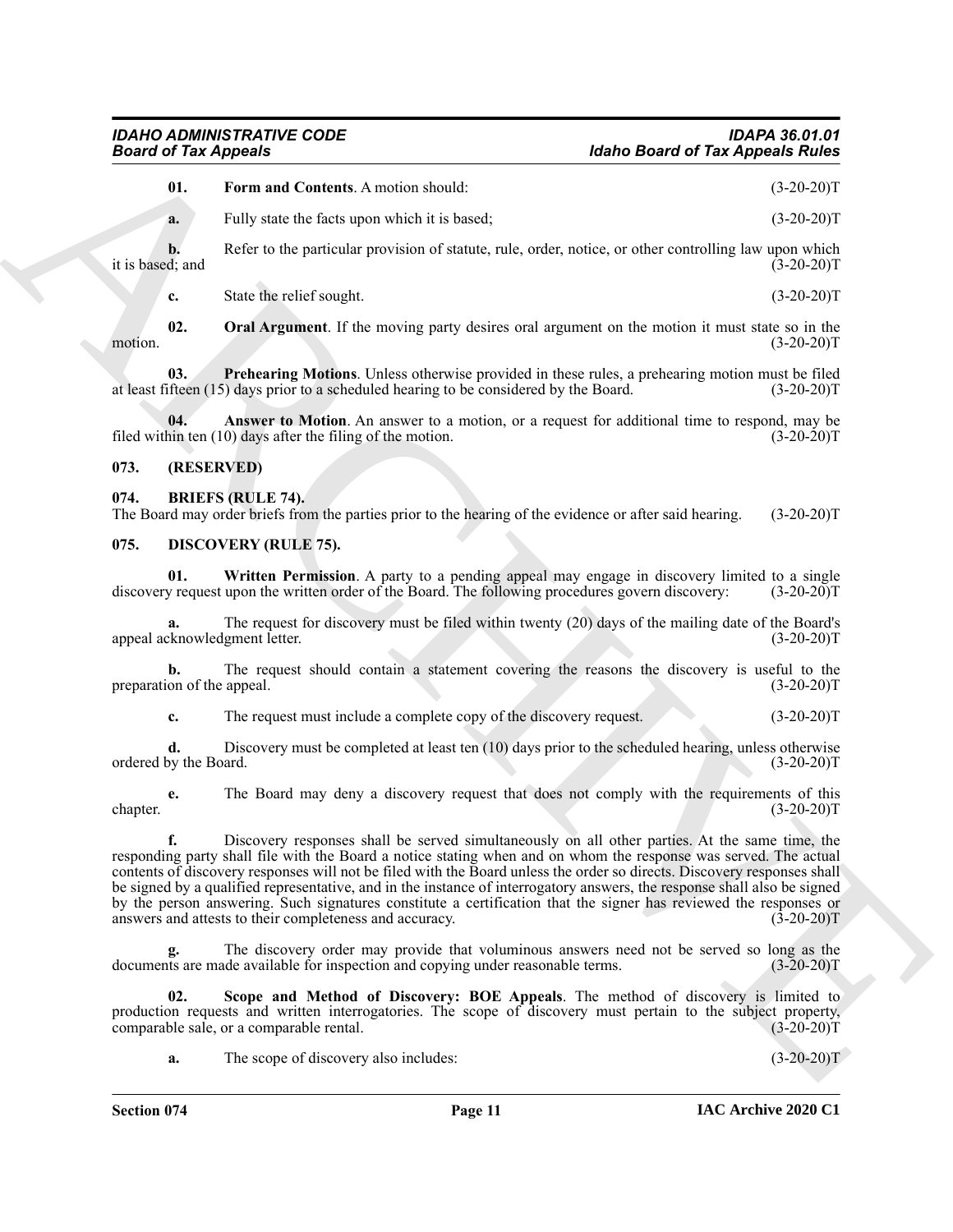i. Information or records concerning an appraisal, assessment, financial statement or related schedule, a completed study or report, and contracts including a sale agreement; (3-20-20)T

ii. The identity of individuals who will be called to testify as witnesses and a summary of their expected testimony; and (3-20-20)T

iii. For an exemption appeal, information or documents relating to the claimed exemption. (3-20-20)T

**b.** In a valuation case the request for production of documents or written interrogatories is limited to information from the last three (3) years preceding the assessment date unless otherwise specified by the Board.  $(3-20-20)T$ 

**c.** The request for production of documents shall specifically identify each document requested. The request for inspection of land or other property shall be in accordance with the Idaho Rules of Civil Procedure.

 $(3-20-20)T$ 

**d.** The Board may limit or expand the above scope and method of discovery when it deems such action is appropriate. (3-20-20)T

#### <span id="page-11-3"></span>**03. Scope and Method of Discovery: STC Appeals**. (3-20-20)T

**a.** Production requests, requests for admissions and written interrogatories are permissible methods of discovery. The Board may limit the scope and method of discovery when it deems such action appropriate.

 $(3-20-20)T$ 

<span id="page-11-5"></span>**b.** A deposition may be taken when allowed by the Board. (3-20-20)T

**04. Supplementation of Response**. The party responding to a discovery order is under a continuing duty to promptly supplement an earlier response upon the availability of new information. (3-20-20) T

<span id="page-11-4"></span><span id="page-11-2"></span>**05. Special Case**. The Board may order additional or reciprocal discovery not provided by this rule.  $(3-20-20)T$ 

**Hotel Growt of Tax Appeals 2000**<br> **ARCHIVE CONTINUOS**<br> **ARCHIVE CONTINUOS**<br> **ARCHIVE CONSULTER SUBMING AND CONSULTER SUBMING AND CONSULTER CONSULTER THE CONSULTER SUBMING AND CONSULTER THE SUBMING AND CONSULTER SUBMING A 06. Sanctions**. Failure to substantially comply with Board ordered discovery in a good faith attempt at full compliance, may result in one or more sanctions up to and including a dismissal or default judgment of the appeals. (3-20-20)T

#### <span id="page-11-0"></span>**076. -- 084. (RESERVED)**

#### <span id="page-11-6"></span><span id="page-11-1"></span>**085. INTERVENTION (RULE 85).**

<span id="page-11-7"></span>**01.** Intervention of Right. Upon written application received fifteen (15) days prior to the hearing of l, anyone shall be permitted to intervene in an appeal when: (3-20-20) an appeal, anyone shall be permitted to intervene in an appeal when:

**a.** The applicant demonstrates in writing an interest relating to the property or transaction which is the subject of the action that is not adequately represented by existing parties; and  $(3-20-20)$ T

<span id="page-11-8"></span>**b.** The Idaho State Tax Commission may intervene as a matter of right. (3-20-20)T

**02. Permissive Intervention**. Upon written application received at least fifteen (15) days prior to the hearing of an appeal a person may be permitted to intervene: (3-20-20)T

a. In an appeal brought under Section 63-511, Idaho Code, when an applicant can show in writing that erson aggrieved by the BOE decision; (3-20-20) he is a person aggrieved by the BOE decision;

**b.** When an applicant's claim or defense and the main action have a question of law or fact in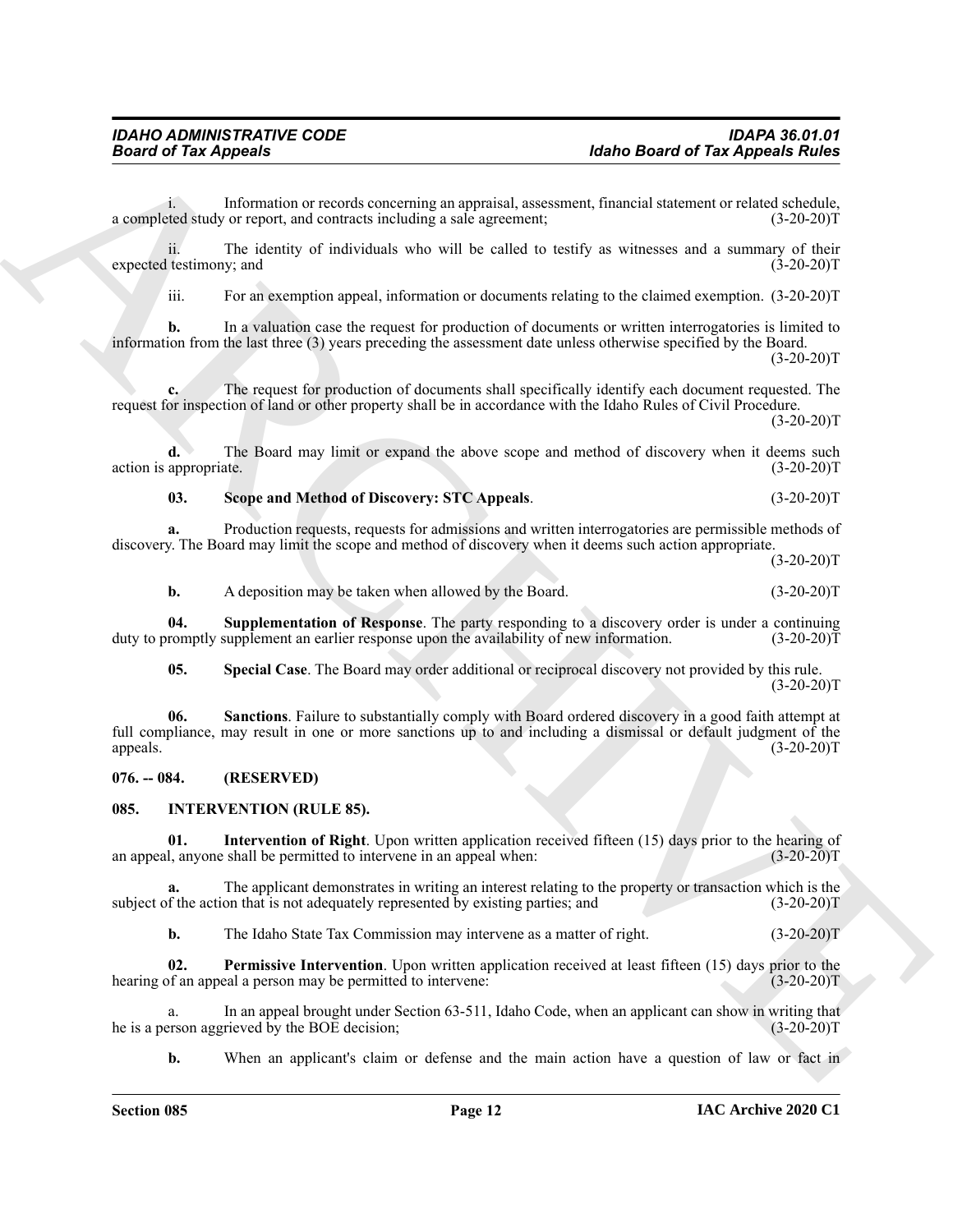#### <span id="page-12-0"></span>**086. -- 099. (RESERVED)**

#### <span id="page-12-13"></span><span id="page-12-12"></span><span id="page-12-11"></span><span id="page-12-10"></span><span id="page-12-9"></span><span id="page-12-8"></span><span id="page-12-6"></span><span id="page-12-1"></span>**100. FAIR HEARING (RULE 100).**

| common; or                       |                                                                                                                                                                                                                                                                                                                                                                                                                                           | $(3-20-20)T$ |
|----------------------------------|-------------------------------------------------------------------------------------------------------------------------------------------------------------------------------------------------------------------------------------------------------------------------------------------------------------------------------------------------------------------------------------------------------------------------------------------|--------------|
| c.<br>intervene in the action.   | When a party to an action relies for ground of claim or defense upon any statute or executive order<br>administered by a federal or a state governmental officer or agency or upon any regulation, order, requirement or<br>agreement issued or made pursuant to the statute or executive order, the officer or agency may be permitted to                                                                                                | $(3-20-20)T$ |
| d.                               | The Board may deny or conditionally grant a petition to intervene for untimely filing that fails to<br>state good cause for the late filing, to prevent disruption or undue delay, due to prejudice to existing parties or undue<br>broadening of the issues, or for other reasons. An intervener who does not file a timely petition is bound by orders<br>and notices earlier entered as a condition of granting the untimely petition. | $(3-20-20)T$ |
| $086. - 099.$                    | (RESERVED)                                                                                                                                                                                                                                                                                                                                                                                                                                |              |
| <b>100.</b>                      | <b>FAIR HEARING (RULE 100).</b>                                                                                                                                                                                                                                                                                                                                                                                                           |              |
| 01.<br>evidence and argument.    | Hearing Opportunity. All parties shall be afforded an opportunity for a fair hearing to present                                                                                                                                                                                                                                                                                                                                           | $(3-20-20)T$ |
| 02.                              | Purpose of Hearing. The Board's goal in conducting hearings is the acquisition of sufficient,<br>accurate evidence to support a fair and just determination of the issues on appeal.                                                                                                                                                                                                                                                      | $(3-20-20)T$ |
| 03.<br>the date set for hearing. | Notice of Hearing -- Mailing. A notice of hearing shall be mailed at least twenty (20) days before                                                                                                                                                                                                                                                                                                                                        | $(3-20-20)T$ |
| 04.                              | Setting of Hearing. The Board will schedule a reasonably convenient time and place where each<br>party may appear and offer evidence and argument in support of their position.                                                                                                                                                                                                                                                           | $(3-20-20)T$ |
| 05.                              | Telephonic Hearing. The Board may conduct a telephonic hearing wherein each participant has an<br>opportunity to participate in the entire hearing.                                                                                                                                                                                                                                                                                       | $(3-20-20)T$ |
| 06.                              | Notice of Hearing -- Contents. The notice of hearing shall include:                                                                                                                                                                                                                                                                                                                                                                       | $(3-20-20)T$ |
| a.                               | A statement of the place, date, and time of the hearing;                                                                                                                                                                                                                                                                                                                                                                                  | $(3-20-20)T$ |
| b.                               | A statement of the legal authority under which the hearing is to be held;                                                                                                                                                                                                                                                                                                                                                                 | $(3-20-20)T$ |
| c.                               | A reference to the sections of statute or rule concerning the conduct of the hearing;                                                                                                                                                                                                                                                                                                                                                     | $(3-20-20)T$ |
| d.                               | The name of the hearing officer who is scheduled to conduct the hearing; and                                                                                                                                                                                                                                                                                                                                                              | $(3-20-20)T$ |
| e.                               | A short and simple statement of the matters asserted or the issues involved.                                                                                                                                                                                                                                                                                                                                                              | $(3-20-20)T$ |
| 07.                              | <b>Conference or Recess</b> . The presiding officer may convene the parties before hearing or recess the<br>hearing to discuss formulation of issues, admissions of fact or identification of documents to avoid unnecessary<br>proof, exchange of documents, exhibits or prepared testimony, limitation of witnesses, establishment of order of<br>procedure, and other matters that may expedite an orderly hearing.                    | $(3-20-20)T$ |
| 101.                             | <b>FAILURE TO APPEAR (RULE 101).</b>                                                                                                                                                                                                                                                                                                                                                                                                      |              |
| 01.                              | <b>Default or Dismissal.</b> Failure of either party to appear at the time and place appointed by the Board<br>may result in a dismissal of that appeal or of the granting of the appeal.                                                                                                                                                                                                                                                 | $(3-20-20)T$ |
| 02.<br>presentation of evidence. | Waiver of Appearance. Upon written stipulation of parties that no facts are at issue, an appeal may<br>be submitted to the Board without oral argument. However, the Board may require appearance for argument or                                                                                                                                                                                                                         | $(3-20-20)T$ |

#### <span id="page-12-7"></span><span id="page-12-5"></span><span id="page-12-4"></span><span id="page-12-3"></span><span id="page-12-2"></span>**101. FAILURE TO APPEAR (RULE 101).**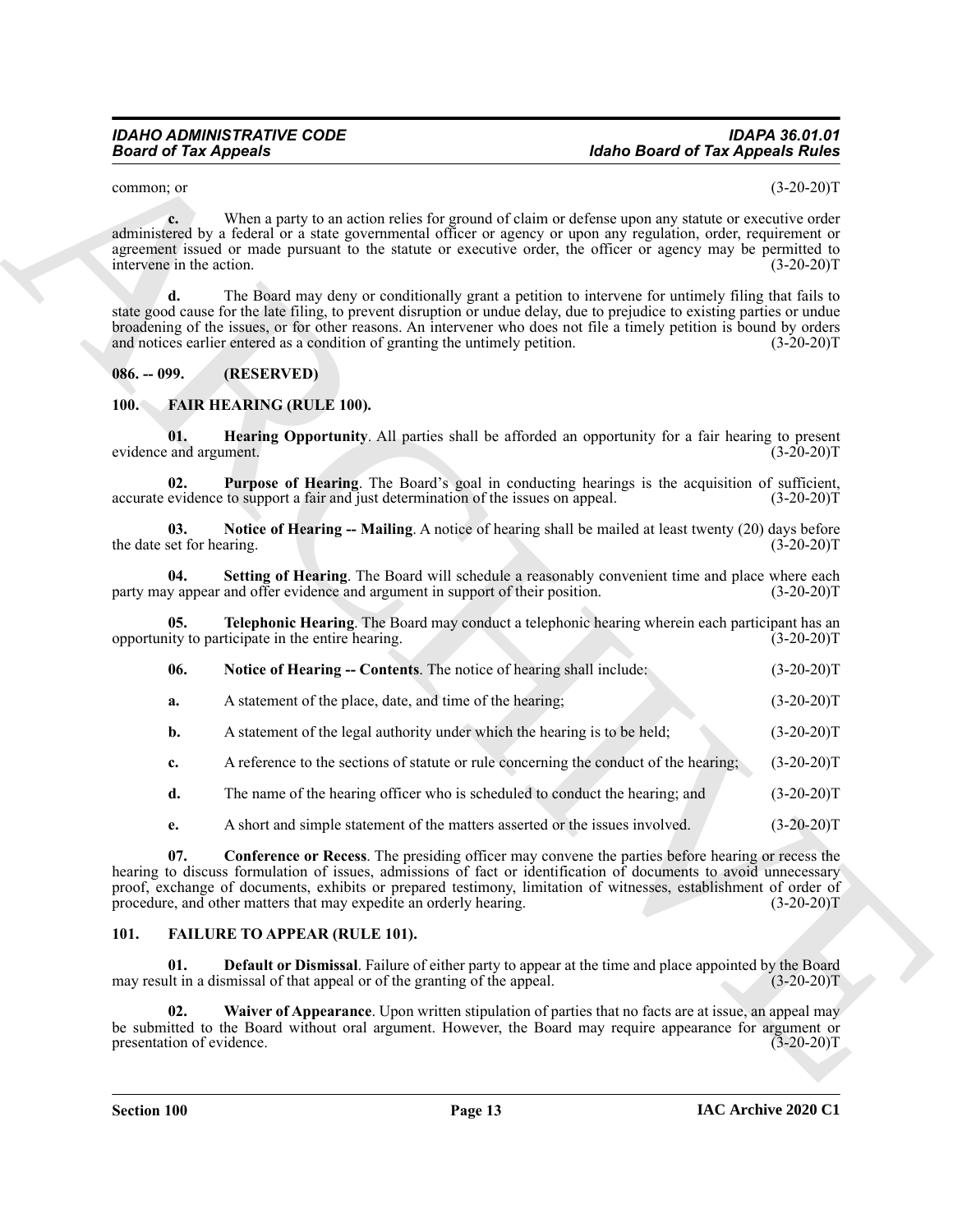#### <span id="page-13-22"></span><span id="page-13-0"></span>**102. WITHDRAWAL (RULE 102).**

An appellant may withdraw the notice of appeal in writing, by electronic filing, or on the record at hearing.  $(3-20-20)T$ 

#### <span id="page-13-1"></span>**103. -- 104. (RESERVED)**

#### <span id="page-13-5"></span><span id="page-13-2"></span>105. INFORMAL DISPOSITION -- SETTLEMENT (RULE 105).

Any appeal may be dismissed by the Board by stipulation, agreed settlement, consent order, or default. For good cause shown and upon written motion made within ten (10) days of entry of a Board order, the Board may set aside such order. (3-20-20)T

<span id="page-13-9"></span>**01.** Formalizing Agreements. An agreement by the parties may be put on the record or may be to writing and filed with the Board. (3-20-20) reduced to writing and filed with the Board.

<span id="page-13-7"></span>**02. Confidentiality**. Settlement negotiations in a contested case are confidential, unless all participants to the negotiation agree to the contrary in writing. Facts disclosed, offers made and all other aspects of negotiation (except agreements reached) in settlement negotiations are not part of the record. (3-20-20)T (except agreements reached) in settlement negotiations are not part of the record.

<span id="page-13-8"></span>**03. Consideration of Settlement**. The Board may convene an evidentiary hearing to consider the reasonableness of the settlement and whether acceptance of the settlement is consistent with the Board's charge under<br>(3-20-20)T<br>(3-20-20)T the law.  $(3-20-20)T$ 

<span id="page-13-6"></span>**04. Burden of Proof**. Proponents of a proposed settlement carry the burden of showing that the settlement is in accordance with the law. (3-20-20)T

#### <span id="page-13-10"></span><span id="page-13-3"></span>**106. PRESIDING OFFICER (RULE 106).**

Any member of the Board or assigned hearing officer may preside at the hearing and shall have power to: (3-20-20)T

**01. Oath or Affirmation**. Administer oaths or affirmations, call a party or other person present at hearing as a witness, examine witnesses and receive evidence; (3-20-20)T

<span id="page-13-14"></span><span id="page-13-12"></span>**02. Hearing**. Regulate the course of the hearing and maintain an orderly proceeding; (3-20-20)T

<span id="page-13-13"></span><span id="page-13-11"></span>**03.** Motions. Dispose of procedural requests, motions or similar matters; (3-20-20)T

**04.** Certification by Board. Make decisions or proposals for decisions subject to certification by a of the Board: (3-20-20) majority of the Board;

**05. Official Record**. Develop a full and accurate record and certify the record of said appeal on behalf (3-20-20)T of the Board; and

<span id="page-13-21"></span><span id="page-13-19"></span><span id="page-13-17"></span><span id="page-13-16"></span><span id="page-13-15"></span>**06.** Other Action. Take any other appropriate action reasonable under the circumstances.  $(3-20-20)T$ 

#### <span id="page-13-4"></span>**107. PROCEDURE AND TESTIMONY (RULE 107).**

**01. Preliminary Procedure**. The presiding officer shall call the proceeding for hearing and proceed to take the appearances and act upon any pending motion. Parties may then make opening statements. (3-20-20)T

**02. Testimony**. All testimony, except matters noticed officially or entered by stipulation at hearings or ng conference, shall be taken only on oath or affirmation. (3-20-20) prehearing conference, shall be taken only on oath or affirmation.

**Example 10 Alsho Board of Tax Appears Address the Case of Tax Appears Address 17.2**<br>
ARCHIVEN ARCHIVEN TRIP,<br>
ARCHIVEN ARCHIVEN TRIP,<br>
ARCHIVEN ARCHIVEN TRIP,<br>
ARCHIVEN TRIP, **EXALT DESCRIPTION - SETTLEMENT (RUE 105). Order of Procedure**. The appellant shall present first with the respondent and any intervenor then presenting. Parties may then make closing statements. The presiding officer may require the submission of briefs in addition to, or in lieu of, closing arguments. A maximum of two (2) weeks is normally allowed to submit these briefs.<br>The presiding officer may prescribe a different procedure than herein provided.  $(3-20-20)$ T The presiding officer may prescribe a different procedure than herein provided.

<span id="page-13-20"></span><span id="page-13-18"></span>**04. Presentation of Evidence**. Evidence may be presented in the following order: (3-20-20)T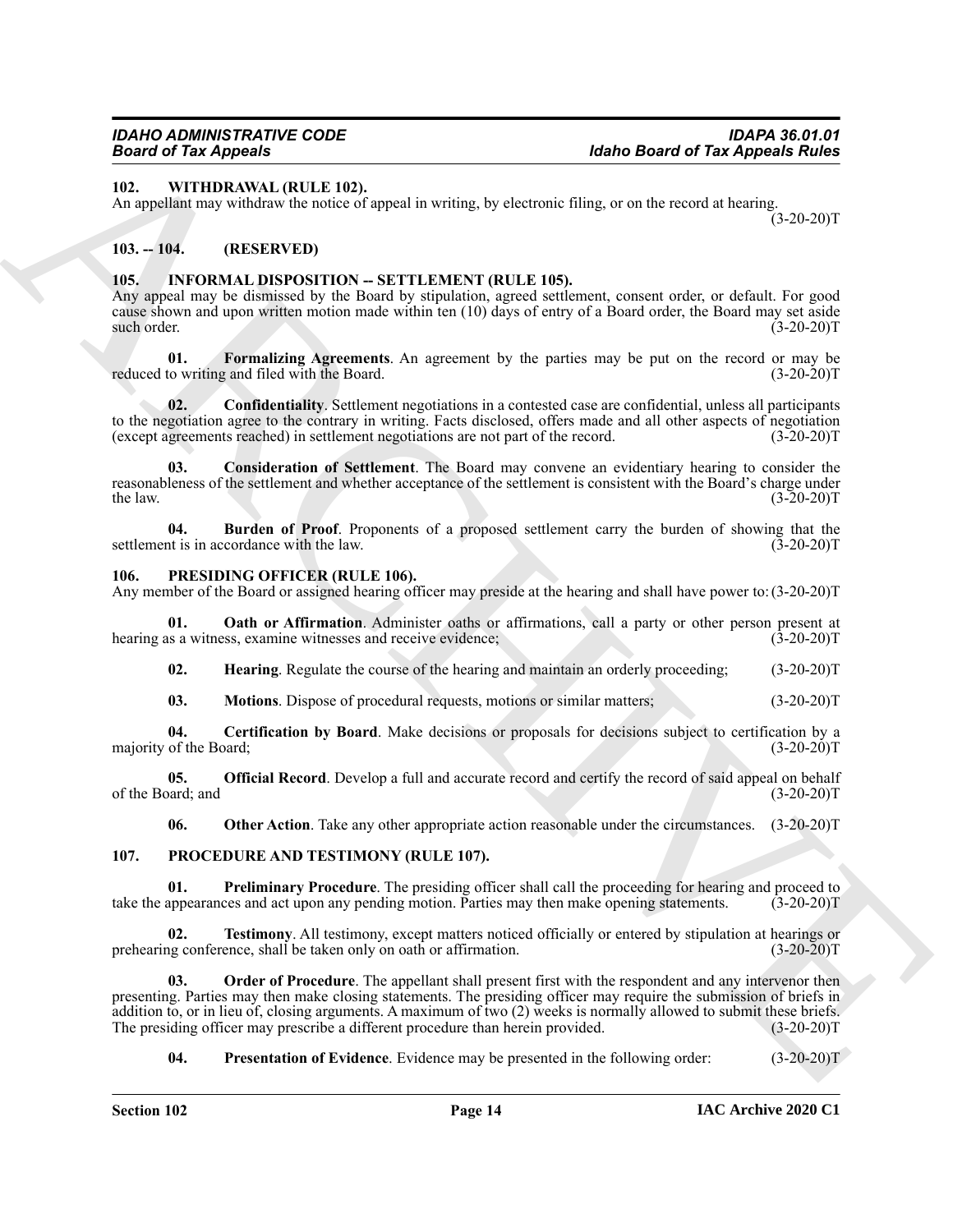|                   | <b>Board of Tax Appeals</b>                                                                                                                                                                                                                                                                                                                                                                                                                                                            | <b>Idaho Board of Tax Appeals Rules</b> |
|-------------------|----------------------------------------------------------------------------------------------------------------------------------------------------------------------------------------------------------------------------------------------------------------------------------------------------------------------------------------------------------------------------------------------------------------------------------------------------------------------------------------|-----------------------------------------|
| a.                | Evidence is presented by appellant.                                                                                                                                                                                                                                                                                                                                                                                                                                                    | $(3-20-20)T$                            |
| b.                | Evidence is presented by any intervening or opposing party.                                                                                                                                                                                                                                                                                                                                                                                                                            | $(3-20-20)T$                            |
| c.                | Rebuttal evidence is presented by appellant.                                                                                                                                                                                                                                                                                                                                                                                                                                           | $(3-20-20)T$                            |
| d.                | Surrebuttal evidence is presented by any intervening or opposing party.                                                                                                                                                                                                                                                                                                                                                                                                                | $(3-20-20)T$                            |
| 05.<br>conducted: | <b>Examination of Witness.</b> Regarding any witness who testifies, the following examination may be                                                                                                                                                                                                                                                                                                                                                                                   | $(3-20-20)T$                            |
| a.                | Direct examination by the party who called the witness.                                                                                                                                                                                                                                                                                                                                                                                                                                | $(3-20-20)T$                            |
| b.                | Cross-examination by any intervening or opposing party.                                                                                                                                                                                                                                                                                                                                                                                                                                | $(3-20-20)T$                            |
| c.                | Redirect examination by the party who called the witness.                                                                                                                                                                                                                                                                                                                                                                                                                              | $(3-20-20)T$                            |
| d.                | Recross-examination by any intervening or opposing party.                                                                                                                                                                                                                                                                                                                                                                                                                              | $(3-20-20)T$                            |
| e.                | Examination by the presiding officer.                                                                                                                                                                                                                                                                                                                                                                                                                                                  | $(3-20-20)T$                            |
| $108. - 109.$     | (RESERVED)                                                                                                                                                                                                                                                                                                                                                                                                                                                                             |                                         |
| 111.<br>01.       | binding upon all parties so stipulating and may be regarded by the Board as evidence. The Board, however, may<br>require evidence of the facts stipulated, notwithstanding the stipulation.<br><b>CONTINUANCE (RULE 111).</b><br>Continuances. A continuance may be ordered by the Board upon filing of a timely and written<br>motion containing the stipulated agreement and signature of all parties. Timely means at least fifteen (15) days prior                                 | $(3-20-20)T$                            |
|                   | to a noticed hearing date. The motion shall show a detailed good cause and contain the specific time extension                                                                                                                                                                                                                                                                                                                                                                         | $(3-20-20)T$                            |
| requested.        |                                                                                                                                                                                                                                                                                                                                                                                                                                                                                        |                                         |
| 02.               | Consideration. Continuances are disfavored by the Board. The Board may grant a single<br>continuance only when unusual and highly pressing circumstances are present. In no instance shall an extension<br>cause a delay in proceedings for more than three (3) months. In no instance may a second continuance be granted.                                                                                                                                                            | $(3-20-20)T$                            |
| $112. - 114.$     | (RESERVED)                                                                                                                                                                                                                                                                                                                                                                                                                                                                             |                                         |
| 115.              | <b>OFFICIAL NOTICE (RULE 115).</b><br>The Board may take official notice of judicially cognizable facts. In addition, the Board may take notice of general,<br>technical, financial, or scientific facts within the Board's specialized knowledge. Parties shall be notified either before<br>or during the hearing of the material noticed. Parties shall be given a reasonable opportunity to object, review,<br>examine, and rebut or contest the information sought to be noticed. | $(3-20-20)T$                            |
| 116.              | OPEN HEARINGS AND CLOSED DELIBERATIONS (RULE 116).                                                                                                                                                                                                                                                                                                                                                                                                                                     |                                         |
| 01.               | <b>Public Hearings.</b> Hearings conducted by the Board are open to the public except where<br>confidential evidence is being taken under a protective order.                                                                                                                                                                                                                                                                                                                          | $(3-20-20)T$                            |

#### <span id="page-14-13"></span><span id="page-14-0"></span>**108. -- 109. (RESERVED)**

#### <span id="page-14-14"></span><span id="page-14-1"></span>**110. STIPULATIONS (RULE 110).**

#### <span id="page-14-8"></span><span id="page-14-6"></span><span id="page-14-2"></span>**111. CONTINUANCE (RULE 111).**

#### <span id="page-14-7"></span><span id="page-14-3"></span>**112. -- 114. (RESERVED)**

#### <span id="page-14-9"></span><span id="page-14-4"></span>**115. OFFICIAL NOTICE (RULE 115).**

#### <span id="page-14-12"></span><span id="page-14-11"></span><span id="page-14-10"></span><span id="page-14-5"></span>**116. OPEN HEARINGS AND CLOSED DELIBERATIONS (RULE 116).**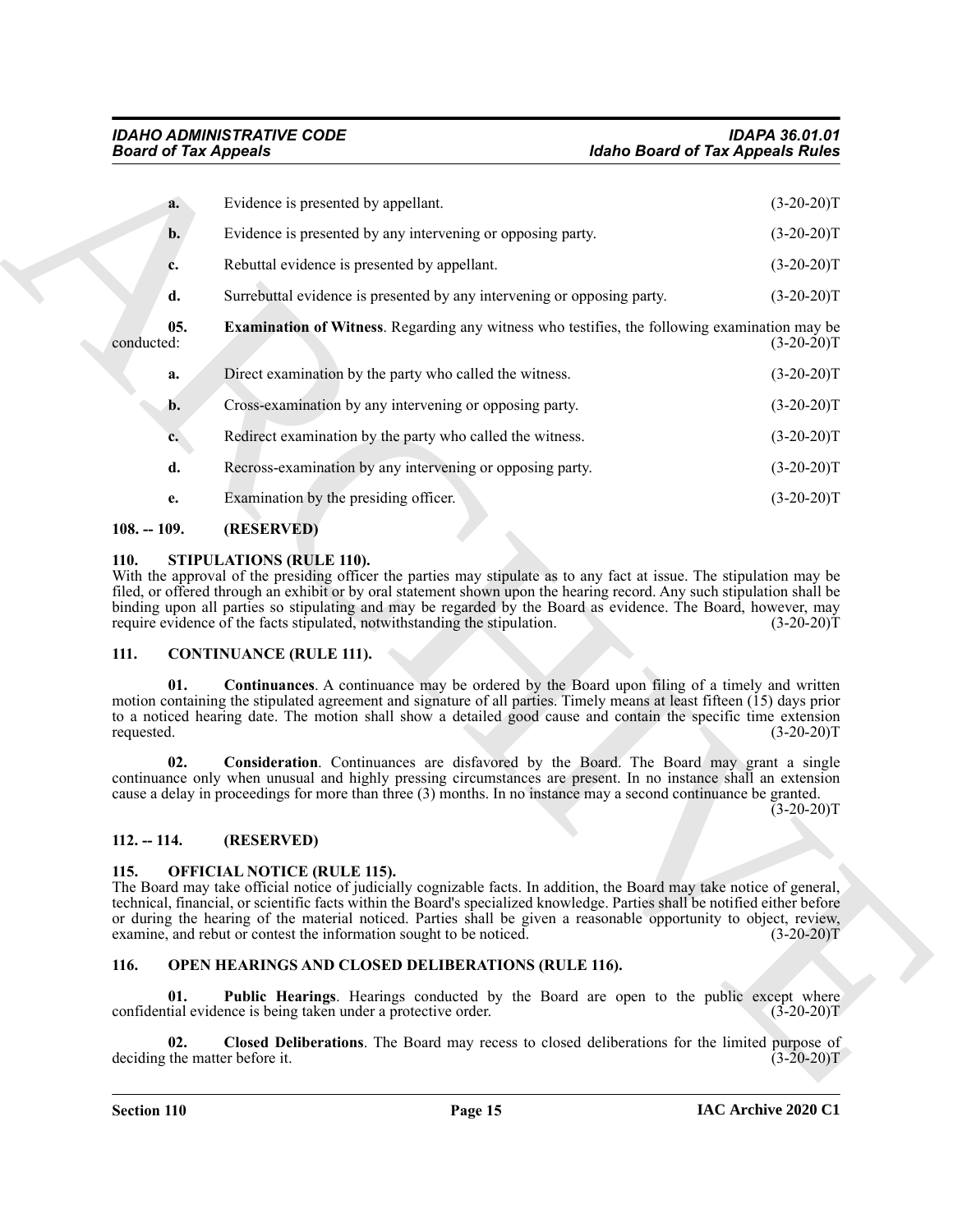#### <span id="page-15-10"></span><span id="page-15-8"></span><span id="page-15-0"></span>**117. RULES OF EVIDENCE (RULE 117).**

**Example 2018**<br>
117. **ELLES ON PERIODE CORRECT (RULE 117).**<br>
117. **ELLES ON PERIODE CORRECT (RULE 117).**<br>
117. **ELLES ON PERIODE CORRECT (RULE 117).**<br>
117. **ELLES ON PERIODE CORRECT (RULE 117).**<br>
117. **ELLES ON PERIODE CO 01. Evidence, Admissibility and Evaluation**. Evidence should be taken by the Board to assist the parties' development of the record. The presiding officer is not bound by the Idaho Rules of Evidence. No informality in any proceeding or in the manner of taking testimony invalidates evidence. The presiding officer may exclude evidence that is irrelevant, immaterial, unduly repetitious, or inadmissible on constitutional or statutory grounds, or on the basis of any privilege recognized in Idaho. All other evidence may be admitted if it is of a type commonly relied upon by prudent persons in the conduct of serious affairs. When proceedings will be expedited and the parties' interests not substantially prejudiced, evidence may be received in written form. The Board's experience, technical competence and specialized knowledge may be used in the evaluation of evidence.

<span id="page-15-9"></span>**02. Documentary Evidence**. Upon request, parties shall be given an opportunity to compare the copy with the whole of the original document. Filing of a document does not signify its receipt in evidence, and only those documents which have been received in evidence shall be considered as evidence in the official record of the case.

 $(3-20-20)T$ 

<span id="page-15-16"></span>**03. Prepared Testimony**. The presiding officer may order a witness's prepared testimony previously distributed to all parties be included in the record of hearing as if read. Admissibility of prepared testimony is subject to the standards expressed in this rule. (3-20-20)T

<span id="page-15-13"></span>**04. Objections**. Where objections are made to the admission or exclusion of evidence, the grounds on shall be stated briefly at the time of objection and before the start of closing statements. (3-20-20)T relied upon shall be stated briefly at the time of objection and before the start of closing statements.

<span id="page-15-11"></span>**05. Evidentiary Rulings**. The presiding officer shall rule on the admissibility of all evidence and may grant exceptions to the requirements of this rule in the interest of justice. Such rulings may be reviewed by the Board. An evidence ruling may be deferred to the entire Board by the presiding officer or taken under advisement. The presiding officer may receive evidence subject to a motion to strike at the conclusion of the hearing. (3-20-20)T

<span id="page-15-14"></span>**06. Offer of Proof**. An Offer of Proof for the record consists of a statement of the substance of the evidence to which objection has been sustained. Where the presiding officer rules evidence inadmissible, the party seeking to introduce such evidence makes an Offer of Proof to have such evidence considered by the Board.

 $(3-20-20)T$ 

<span id="page-15-12"></span>**07. Failure to Produce Evidence -- Adverse Inference**. The Board may draw an adverse inference when a party or witness fails to produce requested evidence which is reasonably in the party or witness's control.  $(3-20-20)$ T

**08. Post-Hearing Evidence**. Unless allowed by the presiding officer, no post-hearing evidence will be  $\alpha$  accepted.  $(3-20-20)T$ 

#### <span id="page-15-1"></span>**118. EXHIBIT (RULE 118).**

<span id="page-15-15"></span><span id="page-15-6"></span><span id="page-15-4"></span><span id="page-15-2"></span>**01. Custody**. The Board shall keep all original exhibits unless otherwise provided by law. (3-20-20)T

<span id="page-15-5"></span><span id="page-15-3"></span>**02. Marking**. Exhibits will be marked to indicate the sponsoring and offering party. (3-20-20)T

**03. Form**. An exhibit prepared for hearing should be typed or printed on eight and one-half inch (8 1/ 2") by eleven inch (11") white paper, except a map, chart, photograph or non-documentary exhibit may be introduced on the size or kind of medium customarily used for them. (3-20-20) on the size or kind of medium customarily used for them.

**04. Copies**. A copy of each documentary exhibit must be furnished to each party present and to the presiding officer, except for unusually bulky or voluminous exhibits that have previously been made available for the parties' inspection. Copies must be of good quality. (3-20-20)T

<span id="page-15-7"></span>**05. Objection**. An exhibit identified at hearing is subject to appropriate and timely objection before the start of closing statements. A presented exhibit to which no objection is made is automatically admitted into evidence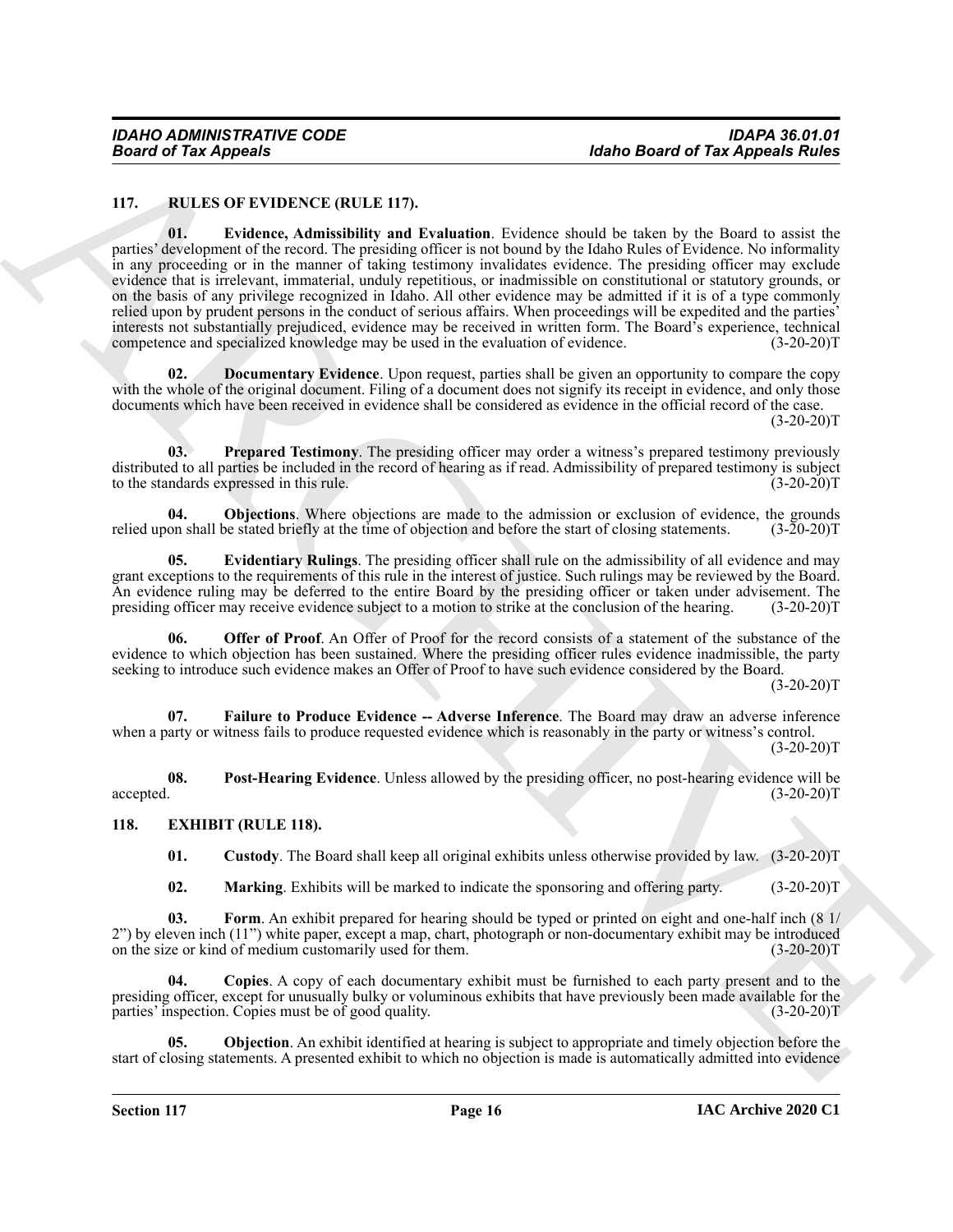without motion.  $(3-20-20)$ T

<span id="page-16-0"></span>**119. -- 124. (RESERVED)**

#### <span id="page-16-8"></span><span id="page-16-1"></span>**125. CONFIDENTIALITY -- PROTECTIVE ORDERS (RULE 125).**

The decisions and official records in appeals before the Board are public records and are subject to disclosure unless otherwise provided by Title 74, Chapter 1, Idaho Code, or when a protective order, consistent with Title 74, Chapter 1, Idaho Code, is issued. A party may file a motion for a protective order showing good cause why specific information should remain confidential. The motion must include an affidavit as to the truthfulness of the contents. If another party opposes the request, that party must file a written objection within ten (10) days. (3-20-20)T

#### <span id="page-16-2"></span>**126. -- 138. (RESERVED)**

#### <span id="page-16-19"></span><span id="page-16-3"></span>**139. SCOPE OF APPEAL IN AD VALOREM CASE (RULE 139).**

In an appeal brought under Section 63-511, Idaho Code, where the appellant challenges only the value or exempt status upon either the land or the improvements on the land, the Board shall have jurisdiction to determine the value or exempt status over the entire property. The Board shall have the power to increase or decrease the value of property in a market value appeal. If the Board finds that a property classification is in error, it shall determine the correct classification. (3-20-20)T

#### <span id="page-16-9"></span><span id="page-16-4"></span>**140. DECISIONS AND ORDERS (RULE 140).**

<span id="page-16-13"></span>**01. Submission for a Decision**. The proceeding will stand submitted for decision after the record is closed by the presiding officer or as otherwise prescribed by the Board. (3-20-20)T

**02. Proposed Orders**. Prior to a final decision on the merits the Board may request proposed findings of fact and conclusions of law from each party. (3-20-20)T

<span id="page-16-12"></span><span id="page-16-11"></span><span id="page-16-10"></span>**03.** Notice. Parties' representatives shall be notified by mail of any final decision or order. (3-20-20)T

**04. Decisions**. A decision of the Board will be based on the official record for the case. The Board shall hear and determine appeals as de novo proceedings. Decisions shall contain factual findings and conclusions of law upon which the Board's determination is based. (3-20-20)T

#### <span id="page-16-5"></span>**141. -- 144. (RESERVED)**

#### <span id="page-16-18"></span><span id="page-16-14"></span><span id="page-16-6"></span>**145. RECONSIDERATION -- REHEARING (RULE 145).**

**Example of Tax Appeals**<br> **Alsho Board of Tax Appeals**<br>
THE  $(15.23 \times 201)$ <br>
THE  $(15.23 \times 201)$ <br>
THE CONTINENT PROTECTIVE ORDERS (RULE 125). As a close and priori of the sign of the continue of the sign of the sign of th **01. Time for Filing and Service**. A party adversely affected by a final decision may move for reconsideration or rehearing within ten (10) days of the time the decision is mailed. Service on other parties is required. The petitioner must file a supporting brief making a strong showing of good cause why reconsideration or rehearing should be granted. Where the presentation of additional evidence is sought, the motion shall include the reason why such evidence was not presented previously. (3-20-20)T

<span id="page-16-16"></span>**02. Consideration**. Reconsideration or rehearing may be granted if, in reaching the decision the Board has overlooked or misconceived some material fact or statement of law; misconceived a material question in the case; found insufficient evidence in the record; or a party is found to have been denied the opportunity for a fair hearing.

 $(3-20-20)T$ 

<span id="page-16-15"></span>**03. Answer**. Within ten (10) days after a motion for reconsideration or rehearing is filed, another party may file a response in support of or in opposition to said motion. (3-20-20)T

<span id="page-16-17"></span>**04. Disposition**. A motion for reconsideration or rehearing shall be deemed denied if, within thirty (30) days from the date the petition is received by the Board, no response is made by the Board. (3-20-20)<sup>T</sup>

#### <span id="page-16-7"></span>**146. -- 150. (RESERVED)**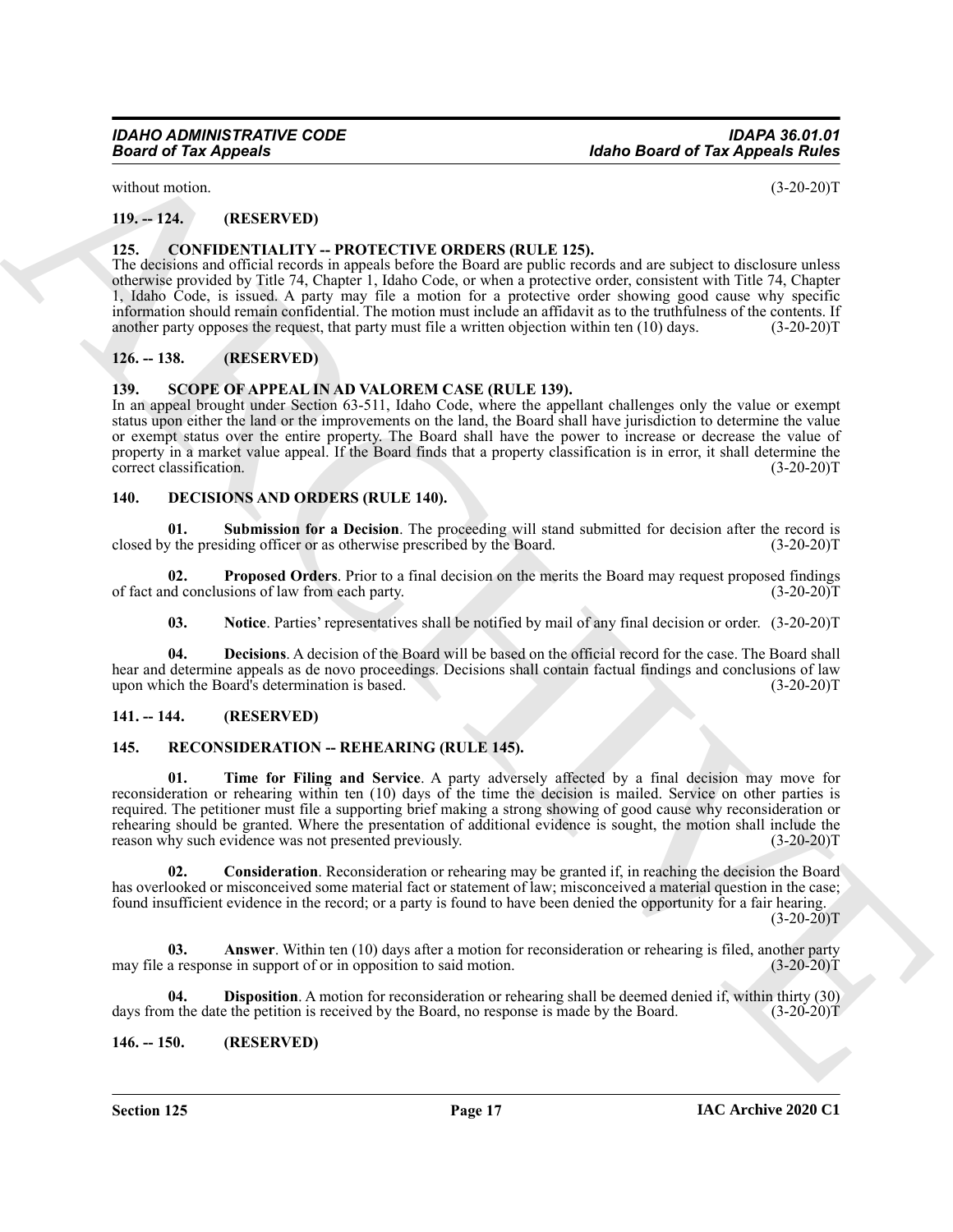#### <span id="page-17-4"></span><span id="page-17-3"></span><span id="page-17-0"></span>**151. OFFICIAL RECORD (RULE 151).**

| <b>Board of Tax Appeals</b> |                                                                                                                                                                                                                                                                                                                                                              | <b>Idaho Board of Tax Appeals Rules</b> |
|-----------------------------|--------------------------------------------------------------------------------------------------------------------------------------------------------------------------------------------------------------------------------------------------------------------------------------------------------------------------------------------------------------|-----------------------------------------|
| 151.                        | <b>OFFICIAL RECORD (RULE 151).</b>                                                                                                                                                                                                                                                                                                                           |                                         |
| 01.                         | Content. The record shall include:                                                                                                                                                                                                                                                                                                                           | $(3-20-20)T$                            |
| a.                          | All notices of proceedings;                                                                                                                                                                                                                                                                                                                                  | $(3-20-20)T$                            |
| b.                          | All appeals, petitions, complaints, protests, motions, and answers filed in the proceeding;                                                                                                                                                                                                                                                                  | $(3-20-20)T$                            |
| c.                          | All intermediate or interlocutory rulings;                                                                                                                                                                                                                                                                                                                   | $(3-20-20)T$                            |
| d.                          | All evidence received;                                                                                                                                                                                                                                                                                                                                       | $(3-20-20)T$                            |
| e.                          | All offers of proof, however made;                                                                                                                                                                                                                                                                                                                           | $(3-20-20)T$                            |
|                             | All briefs, memoranda, proposed orders of the parties, statements of position or support, and<br>objections, but not discovery responses;                                                                                                                                                                                                                    | $(3-20-20)$ T                           |
| g.                          | All evidentiary rulings on testimony, exhibits, or offers of proof;                                                                                                                                                                                                                                                                                          | $(3-20-20)T$                            |
| h.                          | All taxing authority data submitted in connection with the consideration of the proceeding;                                                                                                                                                                                                                                                                  | $(3-20-20)T$                            |
| i.                          | A statement of matters officially noticed;                                                                                                                                                                                                                                                                                                                   | $(3-20-20)T$                            |
| j.                          | All preliminary orders, final orders, and orders on reconsideration or rehearing; and                                                                                                                                                                                                                                                                        | $(3-20-20)T$                            |
| k.                          | The recording or transcript specified in Rule 151.02.                                                                                                                                                                                                                                                                                                        | $(3-20-20)T$                            |
| 02.                         | Verbatim Record. The official recording of hearings will be taken by means of a recorder. A party<br>requesting a court reporter shall bear the expense of the reporter's fees. If the reporter's transcript is deemed by the<br>Board to be the official transcript, the party requesting the reporter shall furnish the Board a transcript free of charge. | $(3-20-20)T$                            |
| 03.                         | Cost. A certified copy of a recording will be provided at the cost of ten dollars (\$10). A party may<br>receive one (1) copy at no charge.                                                                                                                                                                                                                  | $(3-20-20)T$                            |
| $152. - 154.$               | (RESERVED)                                                                                                                                                                                                                                                                                                                                                   |                                         |
| 155.                        | <b>SUBPOENA (RULE 155).</b>                                                                                                                                                                                                                                                                                                                                  |                                         |
| 01.                         | Issuance of Subpoena. Upon a motion in writing, or upon the Board's own initiative without<br>motion, the Board may issue a subpoena requiring:                                                                                                                                                                                                              | $(3-20-20)T$                            |
| a.                          | The attendance of a witness from any place in Idaho;                                                                                                                                                                                                                                                                                                         | $(3-20-20)T$                            |
| b.                          | The production of documents from any place in Idaho; or                                                                                                                                                                                                                                                                                                      | $(3-20-20)T$                            |
| c.<br>Board.                | The production of any book, paper, document, or tangible thing kept within or without Idaho to any<br>designated place of deposition or hearing for the purpose of taking testimony or examining a document before the                                                                                                                                       | $(3-20-20)T$                            |
| 02.<br>good cause.          | <b>Motion Contents and Timing</b> . The motion shall be in writing and include a showing of relevance<br>and the reasonable scope of the testimony or specific items sought. The motion for subpoena shall be filed at least<br>fifteen (15) days before the date and time set forth in the subpoena, exceptions may be granted upon a showing of            | $(3-20-20)T$                            |
|                             |                                                                                                                                                                                                                                                                                                                                                              |                                         |

#### <span id="page-17-6"></span><span id="page-17-5"></span><span id="page-17-1"></span>**152. -- 154. (RESERVED)**

#### <span id="page-17-7"></span><span id="page-17-2"></span>**155. SUBPOENA (RULE 155).**

<span id="page-17-9"></span><span id="page-17-8"></span>

| The attendance of a witness from any place in Idaho;    | $(3-20-20)$ T |
|---------------------------------------------------------|---------------|
| The production of documents from any place in Idaho; or | $(3-20-20)T$  |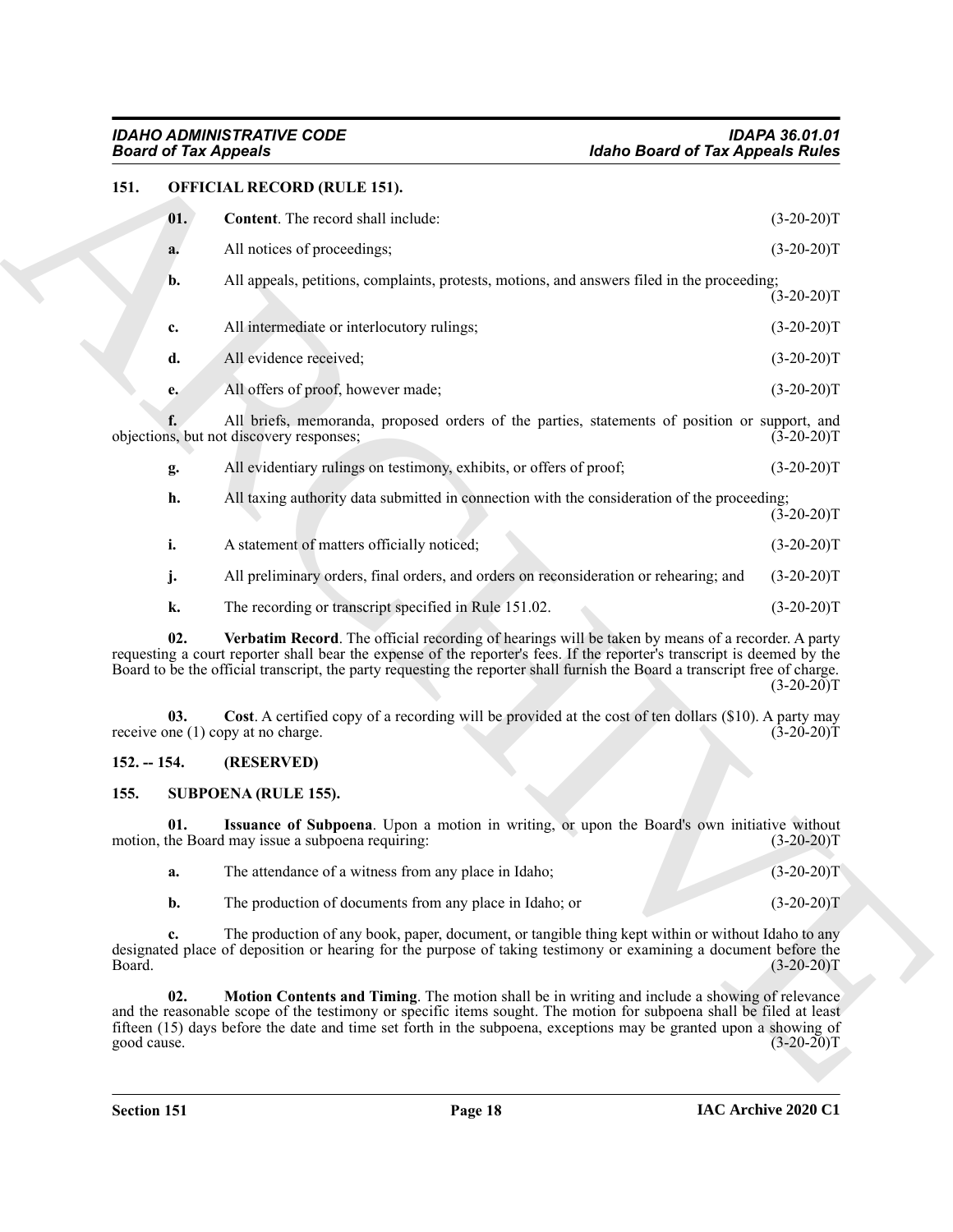<span id="page-18-5"></span>**03.** Service. Service, and the filing of the proof of such service with the Board, shall be the bility of the requesting party. (3-20-20)<sup>T</sup> responsibility of the requesting party.

**04.** Fees. A witness summoned pursuant to subpoena shall be paid by the party at whose instance they be same fees and mileage allowed by law to a witness in civil cases in the district court. (3-20-20)T appear the same fees and mileage allowed by law to a witness in civil cases in the district court.

<span id="page-18-3"></span>

|  | 05. | <b>Motion to Quash.</b> The Board, upon motion to quash may: | $(3-20-20)T$ |
|--|-----|--------------------------------------------------------------|--------------|
|--|-----|--------------------------------------------------------------|--------------|

**a.** Quash or modify the subpoena if it is unreasonable or requires evidence not relevant to any matter in issue; or  $(3-20-20)$ in issue; or  $(3-20-20)$ T

<span id="page-18-4"></span><span id="page-18-2"></span>**b.** Condition denial of the motion upon reasonable conditions. (3-20-20)T

#### <span id="page-18-0"></span>**156. REQUEST FOR TRANSCRIPT (RULE 156).**

**Hotel of Tax Appears** System, small the Elizar of the *ypard* of the *Archives*<br>
responsible of the *Lines* Archives and the Elizar of the *ypard* of anche archives this the Boston and the *Lines*<br>
sponsible of the *Line* The party requesting a written transcript shall make the arrangements for preparation of transcript and payment of the fee directly with the transcriber. (3-20-20) fee directly with the transcriber.

<span id="page-18-1"></span>**157. -- 999. (RESERVED)**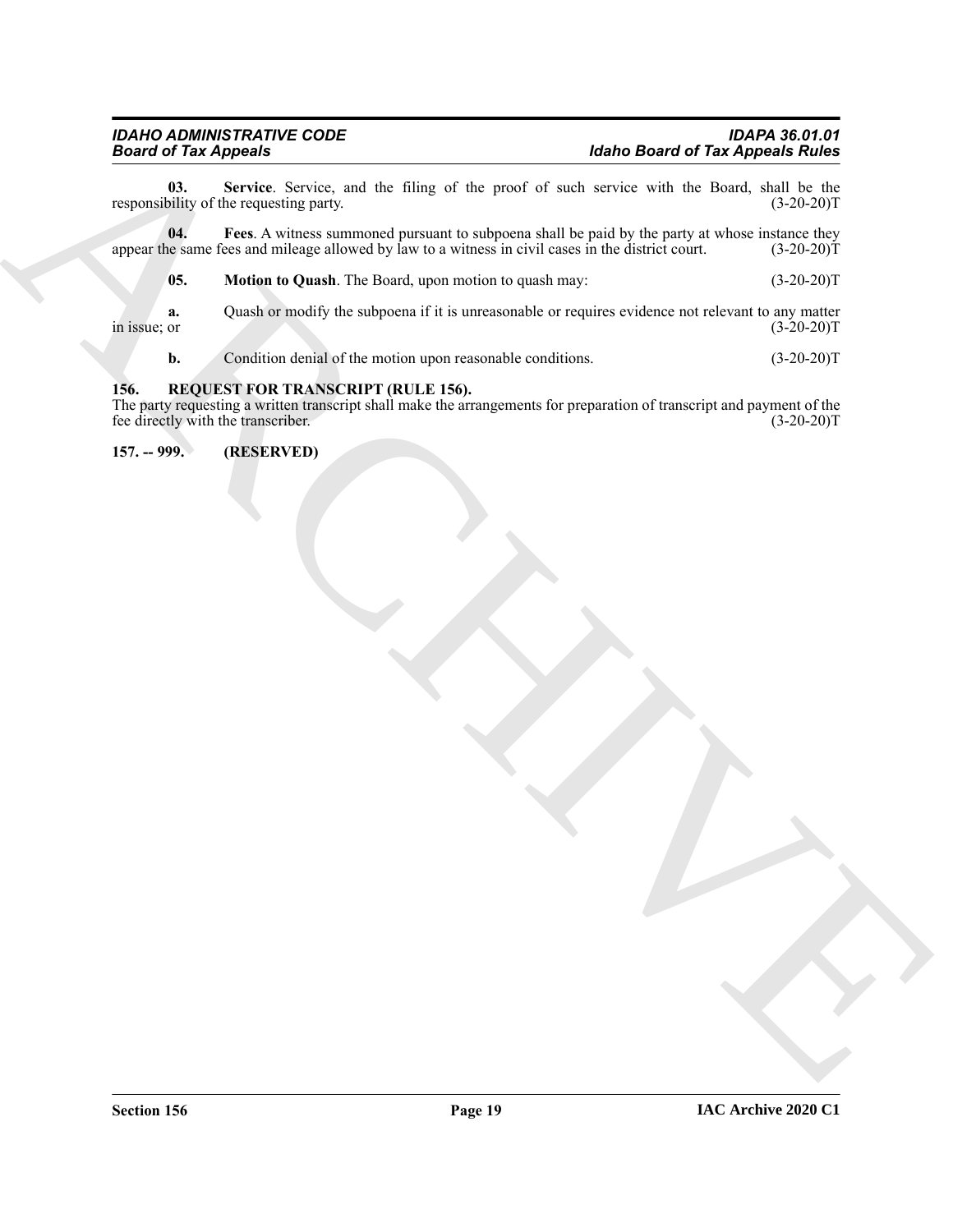# *Subject Index*

#### **A**

Abbreviations 4 BOE, County Board of Equalization 4 BTA, Idaho Board of Tax Appeals 4 STC, Idaho State Tax Commission 4 Acknowledgment 7 Acknowledgment Letter Defective Appeal 7 Amendments To Pleadings -- Withdrawal Of Pleadings 9 Answer To Appeal 7

# **B**

Briefs 11

**C** Computation Of Time 9 Conduct 6 Confidentiality -- Protective Orders 17 Consolidation 8 Continuance 15 Consideration 15 Continuances 15 County Auditor Requirement 7 Contents 8 Minutes 8

### **D**

[A](#page-3-8)lto continue A boundary and the spectra of the spectra of the spectra of the spectra of the spectra of the spectra of the spectra of the spectra of the spectra of the spectra of the spectra of the spectra of the spectra Decisions & Orders 17 Decisions 17 Notice 17 Proposed Orders 17 Submission for a Decision 17 Defective, Insufficient Or Late Pleading 9 Definitions, IDAPA 36.01.01 4 Appellant 4 Board 4 Case File 4 Comparable Sales 4 De Novo 4 Ex Parte 4 Parcel 4 Party 4 Presiding Officer or Hearing Officer 4 Respondent 4 Subject Property 4 Substantive Issue 4 Discovery 11 Sanctions 12 Scope & Method of Discovery BOE Appeals 11 STC Appeals 12

Special Case 12 Supplementation of Response 12 Written Permission 11

#### **E**

Enforcement 6 Ex Parte Communications 6 Permitted Ex Parte 6 Prohibited Ex Parte 6 Exhibit 16 Copies 16 Custody 16 Form 16 Marking 16 Objection 16

## **F**

Failure To Appear 13 Default or Dismissal 13 Waiver of Appearance 13 Fair Hearing 13 Conference or Recess 13 Hearing Opportunity 13 Notice of Hearing -- Contents 13 Notice of Hearing -- Mailing 13 Purpose of Hearing 13 Setting of Hearing 13 Telephonic Hearing 13 Filing 9 Document Filing Place 9 Fax Filing 9 Number of Copies 9 Form Of Pleadings 8 Form 8

### **I**

Informal Disposition -- Settlement 14 Burden of Proof 14 Confidentiality 14 Consideration of Settlement 14 Formalizing Agreements 14 Initial Pleading - Listing Of Representatives 5 Intervention 12 Intervention of Right 12 Permissive Intervention 12

### **L**

Legal Authority 4 Liberal Construction 5

# **M**

Motions 10 Answers to Motions 11 Form & Contents 11 Oral Argument 11 Prehearing Motions 11

#### **N**

Notice Of Appeal BOE Appeals 7 BOE Appeal 7 Filing Place 7 Separate Notice 7 Contents 6 Additional Contents 6 Appeal Filed by an Attorney or Representative 6 Basic Contents 6 Change in Address or Phone Number 7 STC Appeals 7 Amount in Dispute 7 Attachment 7 Objections 7 Security Deposit 7

## **O**

Official Notice 15 Official Record 18 Content 18 Cost 18 Verbatim Record 18 Open Hearings & Closed Deliberations 15 Closed Deliberations 15 Public Hearings 15 Organization 5 Election 5 Power<sub>5</sub>

# **P**

Participation By Taxing Authority 6 Prehearing Conference 10 Determination Upon Results of Conference 10 Failure to Appear 10 Notice of Prehearing Conference 10 Prehearing Order 10 Subject of Conference 10 Presiding Officer 14 Certification by Board 14 Hearing 14 Motions 14 Oath or Affirmation 14 Official Record 14 Other Action 14 Procedure & Testimony 14 Examination of Witness 15 Order of Procedure 14 Preliminary Procedure 14 Presentation of Evidence 14 Testimony 14 Procedure Governed 5 Procedure 5